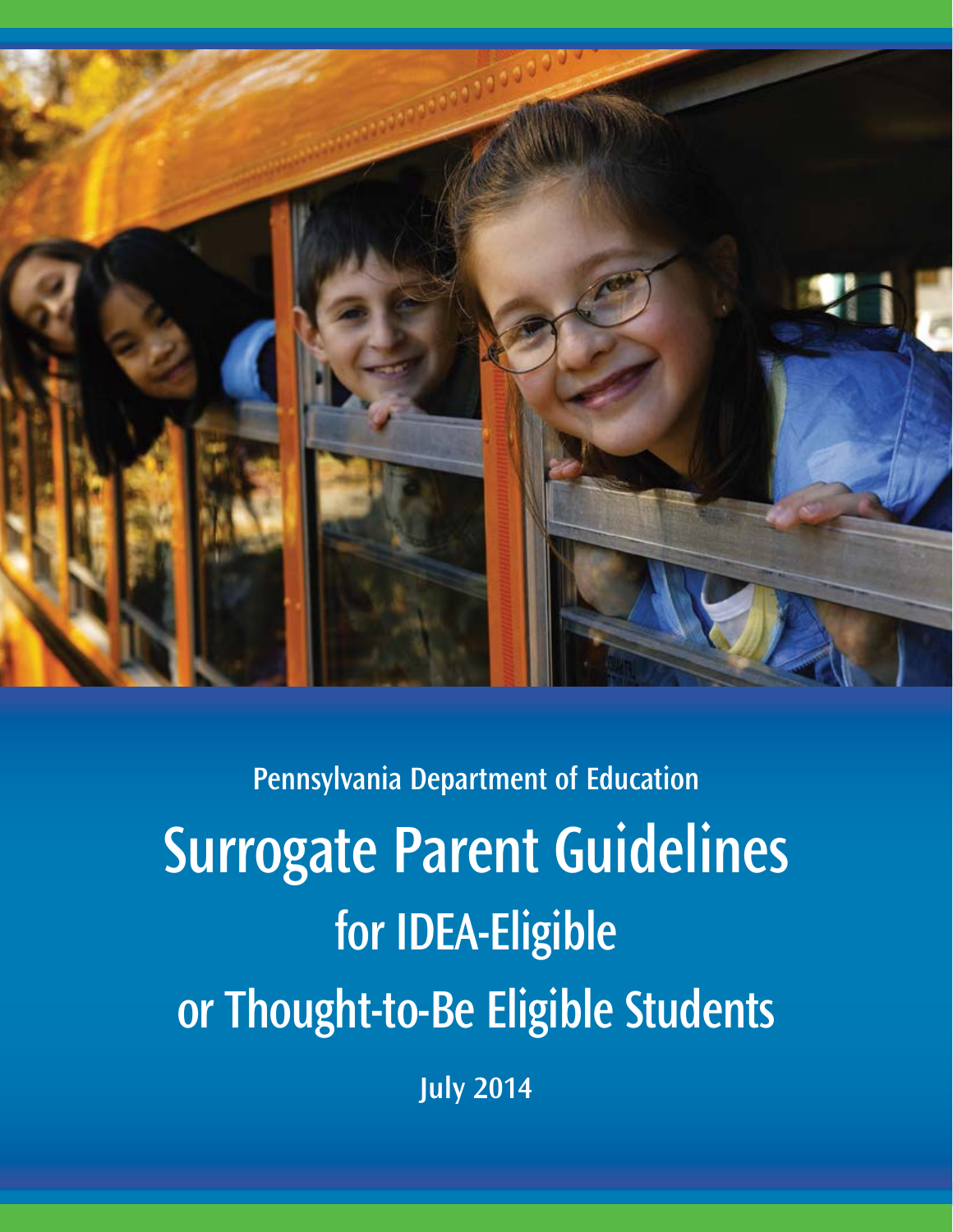The Pennsylvania Department of Education (PDE) does not discriminate in its educational programs, activities, or employment practices, based on race, color, national origin, sex, sexual orientation, disability, age, religion, ancestry, union membership, or any other legally protected category. Announcement of this policy is in accordance with State law including the Pennsylvania Human Relations Act and with Federal law, including Title VI of the Civil Rights Act of 1964, Title IX of the Education Amendments of 1972, Section 504 of the Rehabilitation Act of 1973, the Age Discrimination Act of 1967, and the Americans with Disabilities Act of 1990, and the American with Disabilities Act Amendments of 2008.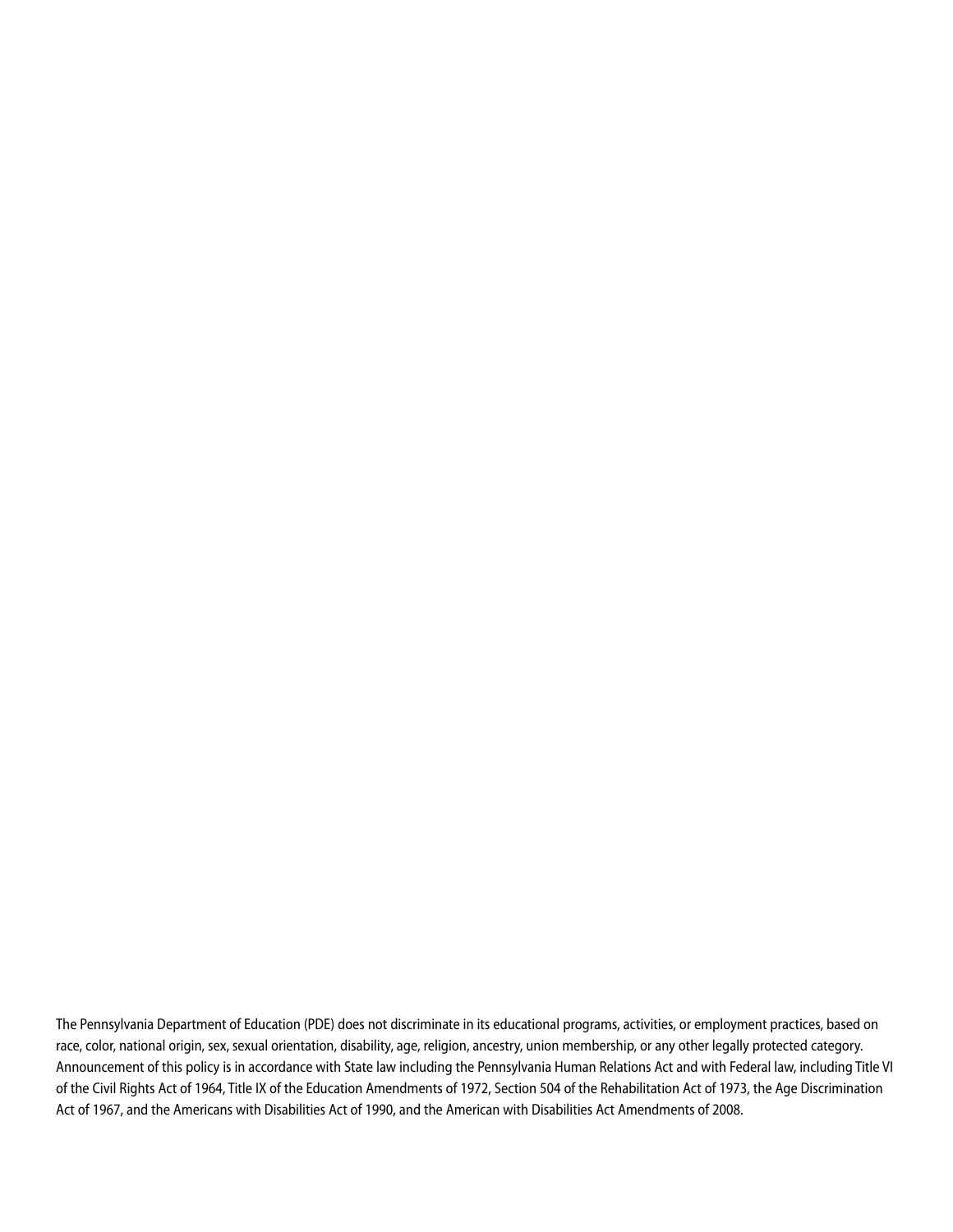# **Introduction**

The guidelines were developed to assist local educational agencies (LEAs), placing agencies – both private and public – and other service providers in the implementation of the requirements pertaining to the appointment of surrogate parents for special education process and procedures.

Special education process and procedures require parent participation. Specifically, the Individuals with Disabilities Education Act (IDEA) authorizes parents to provide informed written consent related to the evaluation of and provision of special education services. However, there are certain situations in which a child may not have a parent to serve as an education decision maker. Whenever parents of a child are not known, cannot be located after reasonable efforts, the child is a ward of the state or an unaccompanied homeless youth, a surrogate parent must be appointed. This is a legal obligation for LEAs, including school districts and public charter schools. This duty encompasses developing methods for (1) determining when a student requires a surrogate parent and (2) assigning a surrogate parent to a student in need of such an appointment.

Information related to federal directives pertaining to parental participation and procedural safeguards for a student's evaluation and development of an Individualized Education Program (IEP) are outlined throughout the guidelines.

The guidelines cover the major considerations under federal law when surrogate parent appointments are made for children ages 3 through 21 as covered by Part B in IDEA including:

- The identification of children in need of a surrogate parent,
- The appointment process,
- The rights, responsibilities, and requirements of surrogate parents,
- The recruitment of surrogate parents,
- The training of surrogate parents, and
- The responsibilities and roles of agencies in this process.

The purpose of the guidelines is to provide references to statutes and regulations, sample forms, and other information regarding this appointment of surrogate parents. The information in the guidelines is designed to assist LEAs and other public agencies to develop surrogate parent programs. Compliance with relevant statutes, regulations, and Office of Special Education Programs (OSEP) letters are required.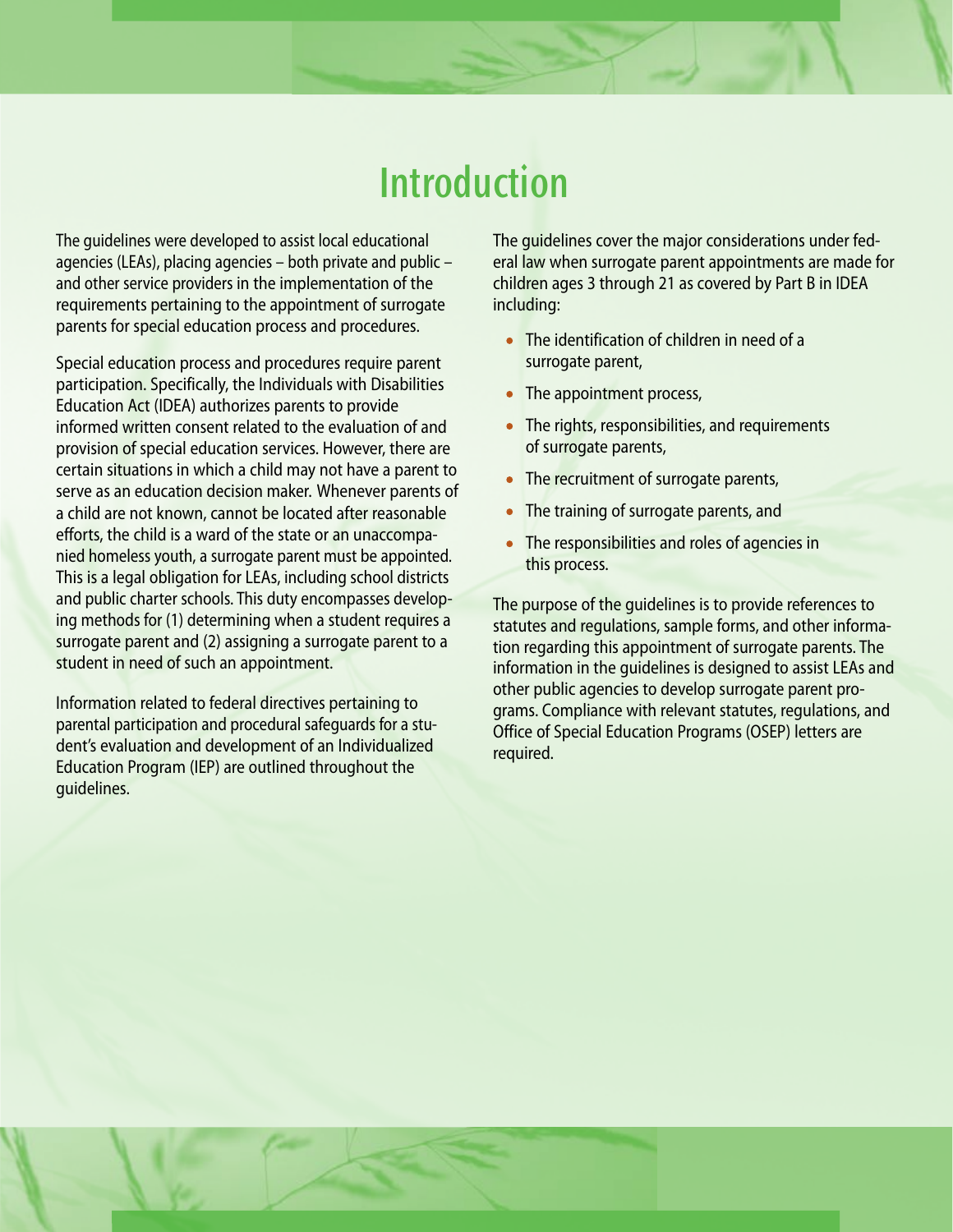## **TABLE OF CONTENTS**

## **CHAPTER 1 – Surrogate Parents in Pennsylvania**

| Who can Appoint a Surrogate Parent to Fulfill the IDEA Requirement? 3   |
|-------------------------------------------------------------------------|
|                                                                         |
|                                                                         |
| What are the Rights of a Parent Once a Surrogate Parent is Selected? 4  |
|                                                                         |
|                                                                         |
|                                                                         |
| Who Can Request or Challenge the Appointment of a Surrogate Parent?5    |
| What is the Age of Majority for Consent Requirements in Pennsylvania? 5 |
|                                                                         |

## **CHAPTER 2 – Rights, Responsibilities, and Requirements for Surrogate Parents**

| What are the Rights of the Surrogate Parent to Access Educational Records?            |  |
|---------------------------------------------------------------------------------------|--|
| Child Welfare Agencies' Access to Education Records: The Uninterrupted Scholars Act 6 |  |
| What are the Rights of the Surrogate Parent Regarding Suspensions, Expulsions, and    |  |

## **CHAPTER 3 – When to Appoint Surrogate Parents**

| How and When are Children in the Custody of Child Welfare Assigned Surrogate Parents?8 |  |
|----------------------------------------------------------------------------------------|--|
| How are Surrogate Parents Assigned to Children Residing in Group Homes,                |  |
|                                                                                        |  |
|                                                                                        |  |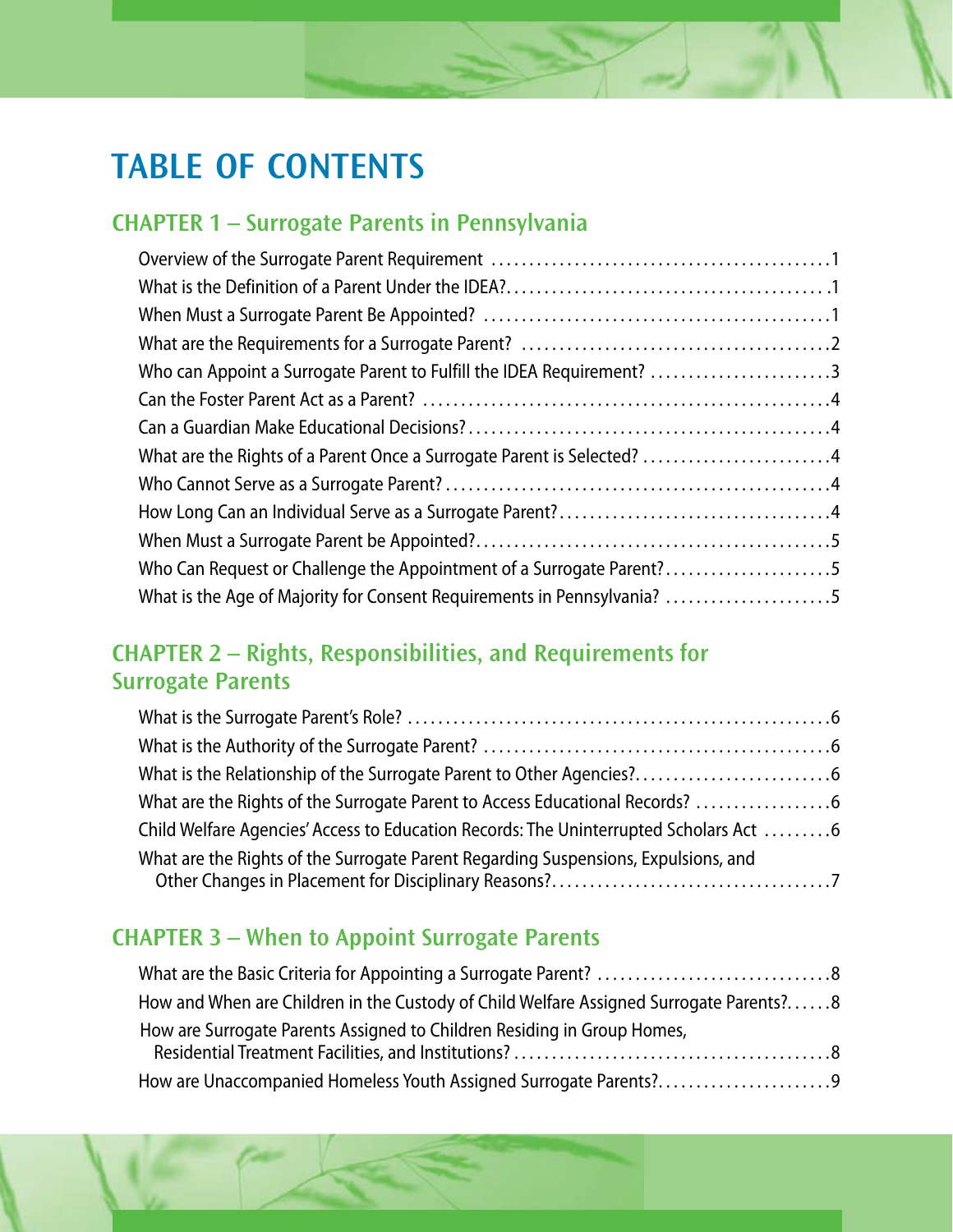## **CHAPTER 4– The Appointment Process**

|--|--|

## **CHAPTER 5 – Appointment Terms and Termination of Appointment**

| When Should the Services of a Surrogate Parent Be Terminated? 13                 |  |
|----------------------------------------------------------------------------------|--|
| What is the Role of Public Noneducational Agencies and Foster Care Providers? 13 |  |
|                                                                                  |  |
| How are State Complaints and Due Process Complaints Handled? 13                  |  |

## **CHAPTER 6 – The Role of the Intermediate Unit in the Surrogate Parent Process**

| What is the Role of the Intermediate Unit in the Surrogate Parent Process?14 |
|------------------------------------------------------------------------------|
|------------------------------------------------------------------------------|

## **Conclusion**

|--|--|--|

## **Appendix**

| Sample Forms |  |
|--------------|--|
|              |  |
|              |  |
|              |  |
|              |  |
|              |  |
|              |  |
|              |  |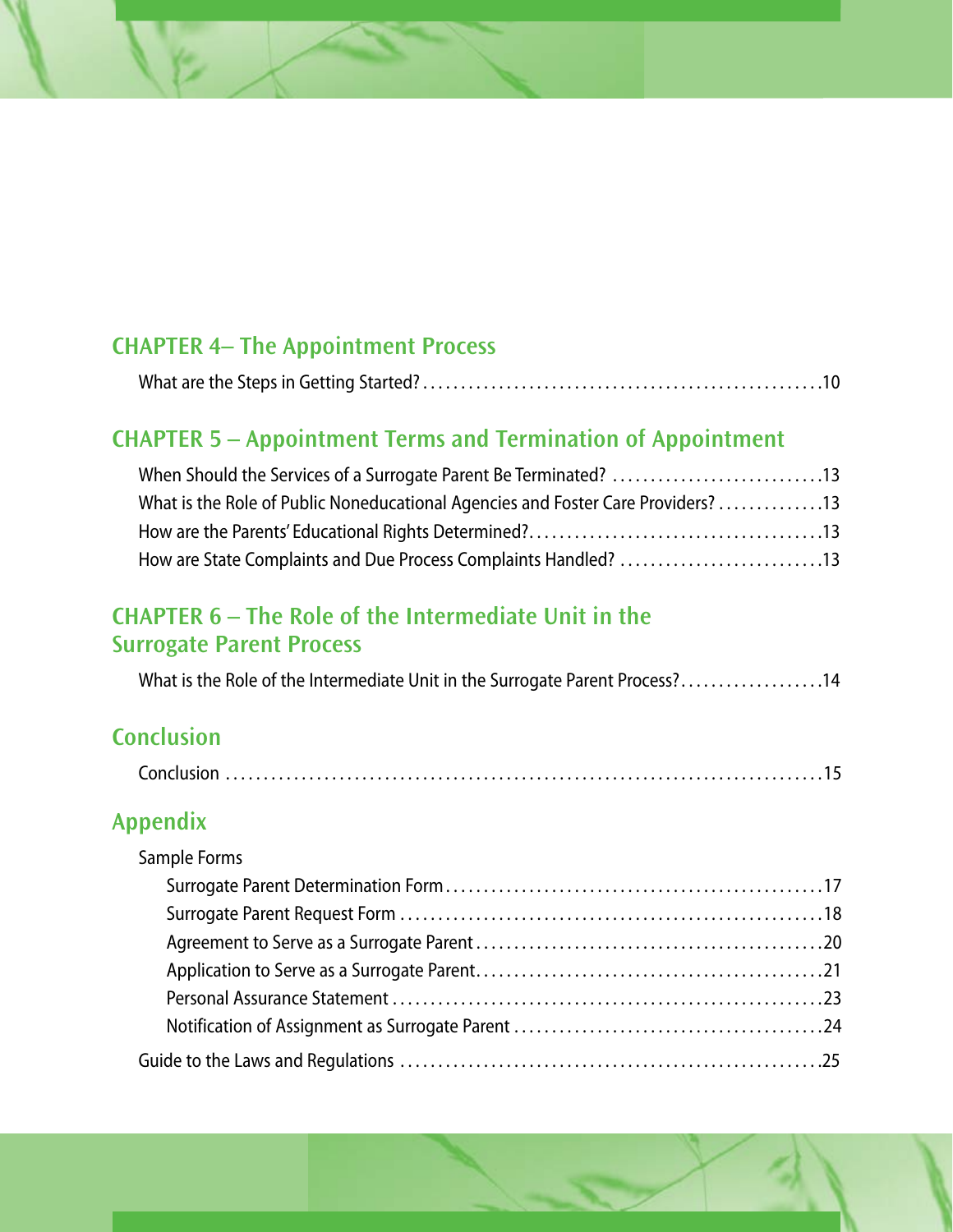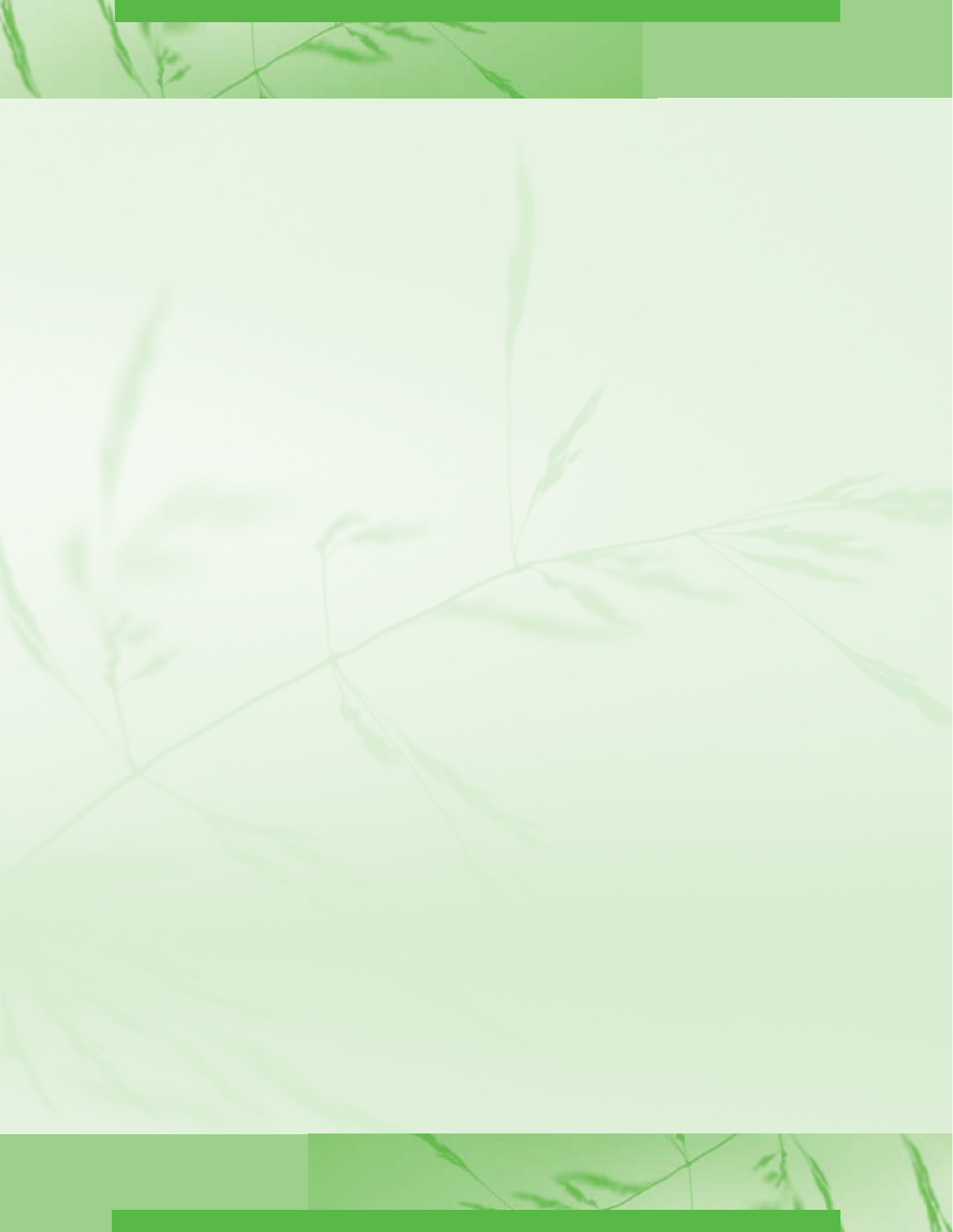# **CHAPTER 1:**

# **Surrogate Parents in Pennsylvania**

#### **Overview of the Surrogate Parent Requirement**

This section provides an overview of federal requirements and describes surrogate parents and other persons who have the legal authority to act on behalf of an IDEA-eligible or thought-to-be eligible child in the special education process. The guidelines outline the obligations of LEAs to appoint surrogate parents. In addition, we note that under Pennsylvania's Juvenile Court Procedural Rules (PA. R.J.C.P. 147 and 1147) courts are authorized to appoint Educational Decision Makers (EDMs) for all children – eligible for special education or not – who lack an adult to make education decisions for them. The IDEA independently authorizes courts to appoint surrogate parents for students who are or may be eligible for special education who lack a "parent" under the IDEA.

#### **What is the Definition of a Parent Under the IDEA?**

Under the IDEA, a parent is defined as:

- A biological or adoptive parent of a child;
- A foster parent;
- A guardian generally authorized to act as the child's parent, or authorized to make educational decisions for the child (with limited exceptions, Child Welfare caseworkers are not permitted, by federal law, to serve in this role);
- An individual acting in the place of the biological or adoptive parent (including a grandparent, stepparent, or other relative) with whom the child lives, or an individual who is legally responsible for the child's welfare (such as a person with an order granting that person custody of the child); or
- A surrogate parent who has been appointed in accordance with 34 CFR §300.519 or Section 615(a)(2) of the IDEA.

Whenever the biological or adoptive parent is "attempting to act as the parent," that person is presumed to be the IDEA parent unless the biological or adoptive parent does not have legal authority to make educational decisions for the child. So, if the biological or adoptive parent is "attempting to act as the parent" and has not been divested by a court of his/her legal authority to make education decisions for the child, that parent is the child's special education decision maker or IDEA parent.

In addition, if a judicial decree or order identifies a person or persons to act as the "parent" for a child or to make educational decisions on behalf of a child, then such person or persons shall be the "parent."

Finally, a foster parent may fulfill the role as education decision maker under IDEA. If the biological or adoptive parent cannot be located, the LEA may treat the foster parent as the child's IDEA education decision maker. The appointment of a surrogate parent is not required in this case since under the definition of parent in IDEA, foster parent is listed as an individual that may act in place of a biological or adoptive parent.

Since the IDEA includes a surrogate parent within the definition of parent, a surrogate parent, once appointed, has all the procedural rights provided to the parent. It is the surrogate parent's responsibility to assert these rights on behalf of the assigned child.

#### **When Must a Surrogate Parent Be Appointed?**

State Educational Agencies (SEAs) are required to establish procedures to protect the rights of the child when no parent can be located or identified. The SEA must also make reasonable efforts to ensure the assignment of a surrogate parent not more than 30 days after an LEA determines that the child needs a surrogate parent.

As part of this responsibility, the Pennsylvania Department of Education (PDE) has issued a Basic Education Circular (BEC), and this guidance explains the duties and responsibilities of LEAs to appoint surrogate parents in a timely manner. Most importantly, LEAs are required to ensure that the rights of a child are protected when: (1) the LEA cannot, after reasonable efforts, identify or locate a biological or adoptive parent, or appointed educational maker; (2) the child is in the custody of Children and Youth and does not have a foster parent, or other appointed guardian or parent who may make educational decisions; or (3) the child is an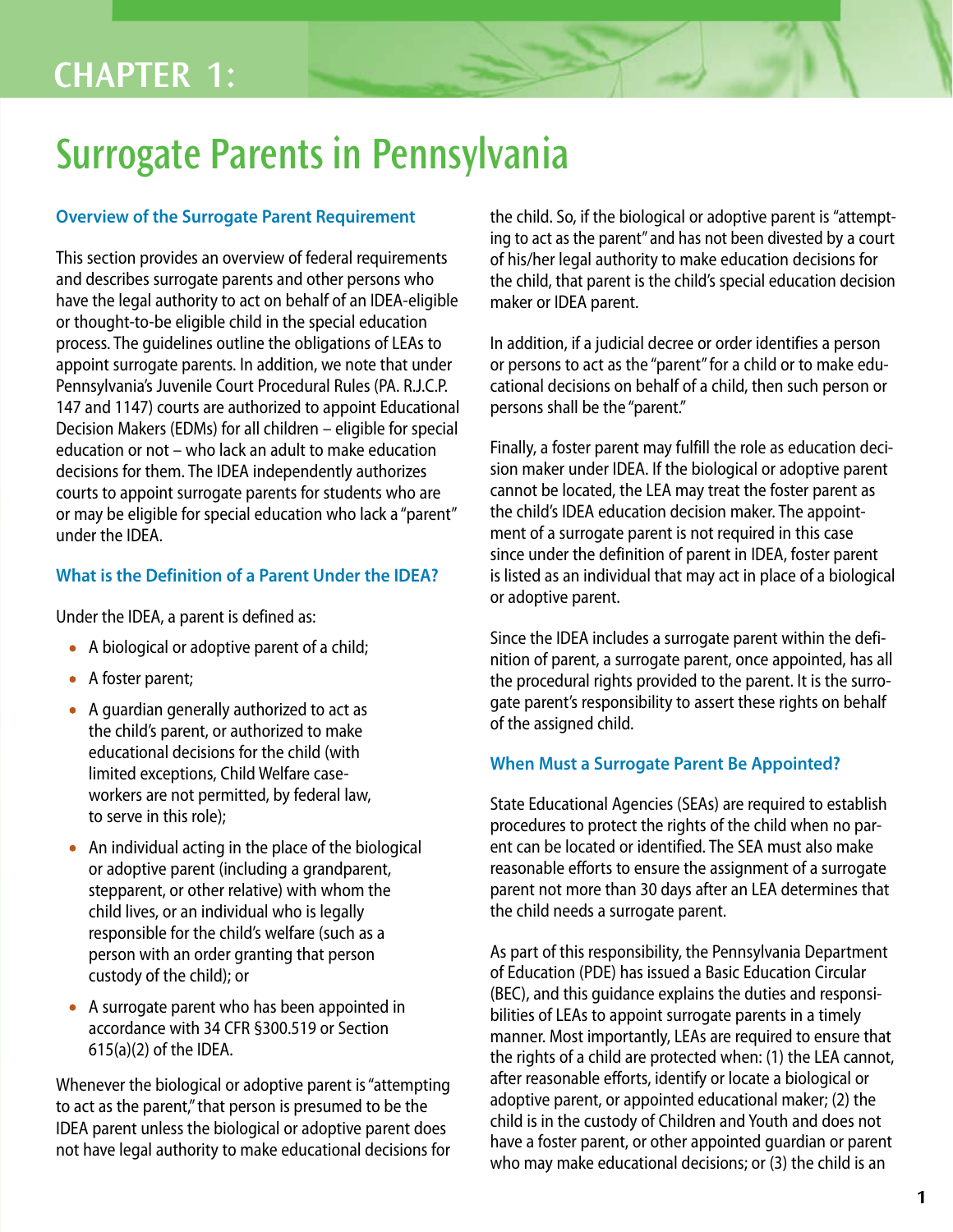unaccompanied homeless youth. An LEA must appoint a surrogate parent for any IDEA eligible or thought-to-be eligible child in Pennsylvania who meets this criteria and who does not have an IDEA parent/education decision maker to act on the child's behalf.

However, an LEA cannot appoint a surrogate parent if the biological or adoptive parent is disinterested and refuses to participate in the special education process. See Letter to Perryman, 211 IDELR (OSEP 1987). Also, LEAs are not permitted to appoint a surrogate parent when, in the opinion of the LEA, the biological or adoptive parent acts in a manner that is opposed to, or inconsistent with, the best interest of the child. In its publication of the 2006 IDEA regulations, 71 Fed. Reg. 46540 (August 2006), the United States Department of Education (USDE) provided clarification related to the appointment of surrogate parents. Specifically, the USDE noted on page 46689 of the regulations that: "[t]here is no statutory authority to permit the appointment of a surrogate parent when a parent is either unable or unwilling to attend a meeting in which a decision is made relating to a child's educational placement. In section 615 (b)(2) of the Act, a public agency does not have the authority to appoint a surrogate parent where a child's parent is available or can be identified and located after reasonable efforts, but refuses, or is unable to attend a meeting or otherwise represent the child."

Public agencies (such as school districts and public charter schools) must develop a method for:

- Determination of the need for surrogate parent; and,
- Assignment of surrogate parent to the child.

In the case of a child who is a ward of the state as defined in the IDEA, (see below), the surrogate parent alternatively may be appointed by the judge overseeing the child's case, provided that the surrogate is not an employee of an agency that is involved in the education or care of the child.

Public agencies may consider the following options to ensure that the student eligible for special education and related services, or thought-to-be eligible child, has an educational decision maker. These options include, but are not limited to:

- Use alternative methods such as individual or conference telephone calls when a parent can be identified, but is unable to attend meetings regarding an eligible child's education.
- If, despite efforts to engage the parent, he/she is not "attempting to act as the parent" in the

special education process, first check whether the child has a foster parent. If so, and if that foster parent is willing to serve in this role, treat the foster parent as the child's parent for special education matters.

- Collaborate with other parties, such as child welfare staff, regarding a court appointment of an educational decision maker. Check whether the court has already appointed an Educational Decision Maker (EDM) for the child. If a judicial decree or order identifies a person or persons to act as the parent of a child or to make educational decisions on behalf of that child, then that person must be treated by the LEA as the child's parent for all matters related to special education.
- Request that the court appoint an EDM or surrogate parent for the child.
- If the child is an "unaccompanied homeless youth," shelter staff can be temporarily appointed to and may serve as the surrogate parent only until a fully qualified surrogate parent can be appointed for the child.
- Investigate the student's residential placement to determine whether there is an individual acting in the place of the biological or adoptive parent with whom the child resides and who is willing to act as the educational decision maker/parent.

#### **What are the Requirements for a Surrogate Parent?**

A surrogate parent is an individual who represents the student determined eligible for special education services under IDEA, or thought-to-be eligible student, in matters relating to the identification, evaluation, educational placement, and the provision of a free appropriate public education (FAPE).

Federal regulations define a surrogate parent and delineate the requirements that must be met when a public agency selects and assigns a surrogate parent for a child. Specifically, federal law requires the Pennsylvania Department of Education to establish and maintain procedures for assigning a surrogate parent to any child whenever no parent can be identified, after reasonable efforts no biological or adoptive parent can be located, the child is an unaccompanied homeless youth, or the child is a ward of the state under the laws of that state (this last criterion does not apply in Pennsylvania, which has no such state law definition).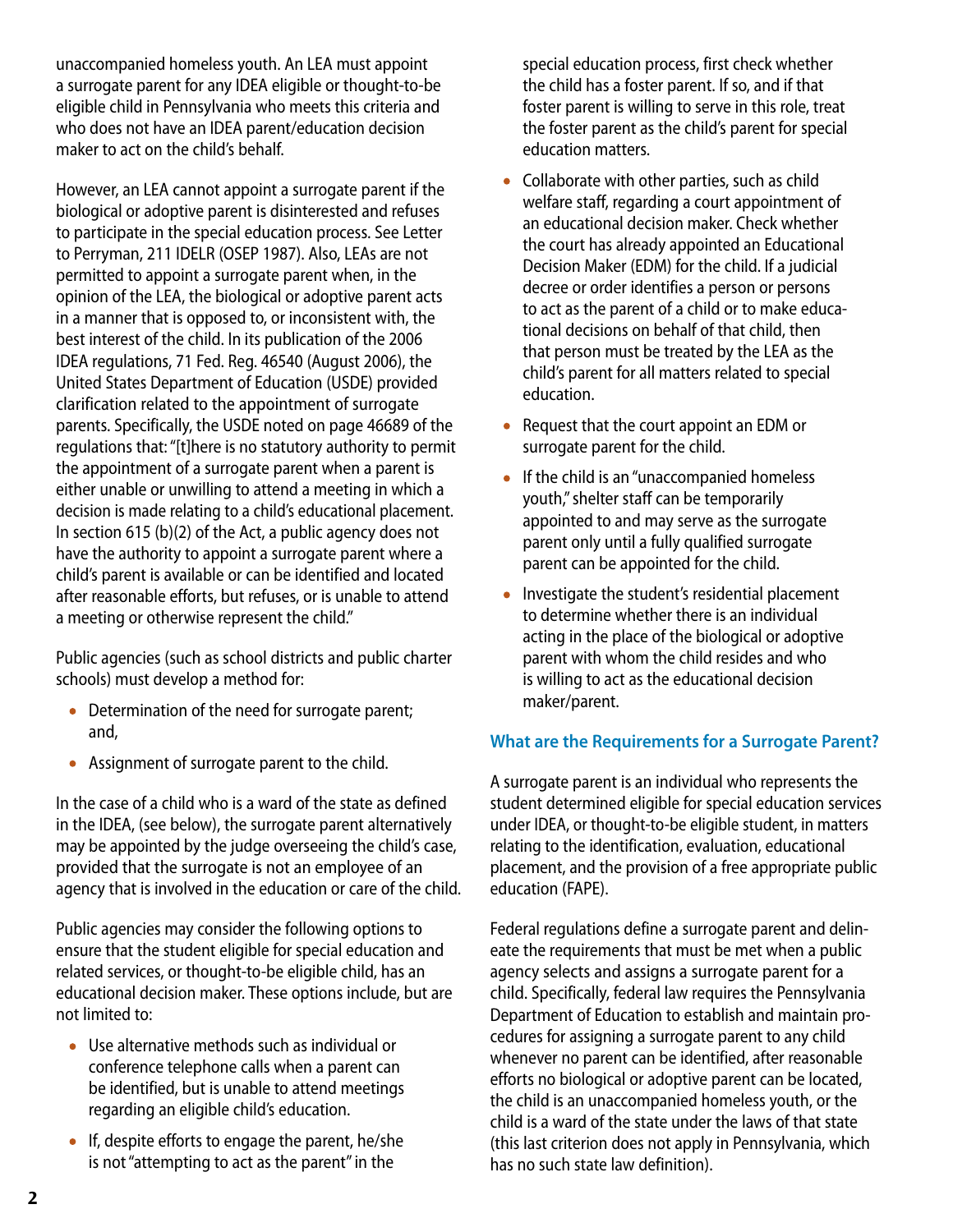The surrogate parent must not be an employee of any public agency involved in the education or care of the child. For more information on this topic see Chapter 3.

A surrogate parent is an individual who meets specific qualifications and volunteers to perform the duties of a parent or guardian in the special education process. Surrogate parents can be appointed by a judge or a public agency, which in Pennsylvania means a school district, public charter school or an intermediate unit, to make decisions related to the special education process.

A surrogate parent must:

- Not be an employee of a public or private agency involved in the education or care of the child. This includes an employee of PDE, the LEA, or any other agency that is involved in the education or care of the child, and includes public and private child welfare caseworkers, group home parents, and staff of residential placements;
- Not have a personal or professional interest that conflicts with the interest of the child whom he or she represents; and,
- Have the knowledge and skills that ensure adequate representation of the child.

Notably, a person otherwise qualified to be a surrogate parent is not an employee of the agency solely because he or she is paid by the agency to serve as a surrogate parent.

In the case of a child who is an unaccompanied homeless youth, staff of emergency shelters, transitional shelters, independent living programs, and street outreach programs may be appointed as **temporary** surrogate parents (even if that person is an employee of an agency involved in the care of education of the youth) until a surrogate parent can be appointed that meets all of the requirements described above.

The surrogate parent assigned to a child may represent that child in all matters relating to the identification, evaluation, and educational placement of the child, and the provision of FAPE to the child.

While not directive, some additional qualifications for a surrogate parent may include being a resident of Pennsylvania or residing in close enough proximity to the LEA to assure that he or she will be available to make educational decisions for the child and being at least 18 years old. In addition,

because a surrogate parent must have knowledge and skills to ensure adequate representation of a child, the LEA **must** provide training to surrogate parents.

#### **Who Can Appoint a Surrogate Parent to Fulfill the IDEA Requirement?**

An IDEA-eligible or thought-to-be-eligible child's school district of residence or the public charter school is responsible for providing FAPE, and, in most cases, for appointing a surrogate parent when needed. When a nonresident child is in a noneducational placement in a residential facility such as a group home or a residential treatment facility, the school district (host district) in which the facility is located is responsible for FAPE and for appointing surrogate parents to children, when necessary.

For IDEA-eligible or thought-to-be-eligible children in the dependency system who are considered wards of the state under the IDEA (i.e., a child in the custody of a public child welfare agency who does not have a foster parent); can have a surrogate parent appointed by the judge overseeing the child's case. As more fully described in Chapter 3 under the heading "How are Wards of the State Assigned Surrogate Parents?," when a Court makes the appointment of a surrogate parent for a ward of the state, it does not need to comply with all the same criteria for selection of a surrogate as an LEA would for appointing a surrogate parent. However, even a judge cannot appoint a person who is employed by an agency involved in the education or care of the child to serve as a surrogate parent under the IDEA. Thus, a judge cannot appoint a child's caseworker to serve as the child's IDEA surrogate parent.

The only exception to this restriction to a court's power to appoint a surrogate parent is when the child is not living with a parent or a foster parent, and the parents' rights to make education decisions have been suspended by a judge. Then the judge can appoint any individual, including a person employed by an agency that is involved in the care or education of the child, to consent to the initial special education evaluation only. If a child is deemed eligible for special education services following the evaluation, the caseworker or other person appointed by the court cannot authorize the provision of special education and related services. Rather, a surrogate parent appointed by an LEA or a judge must consent in writing to provision of special education and related services, and make any other decisions relating to the child's special education needs.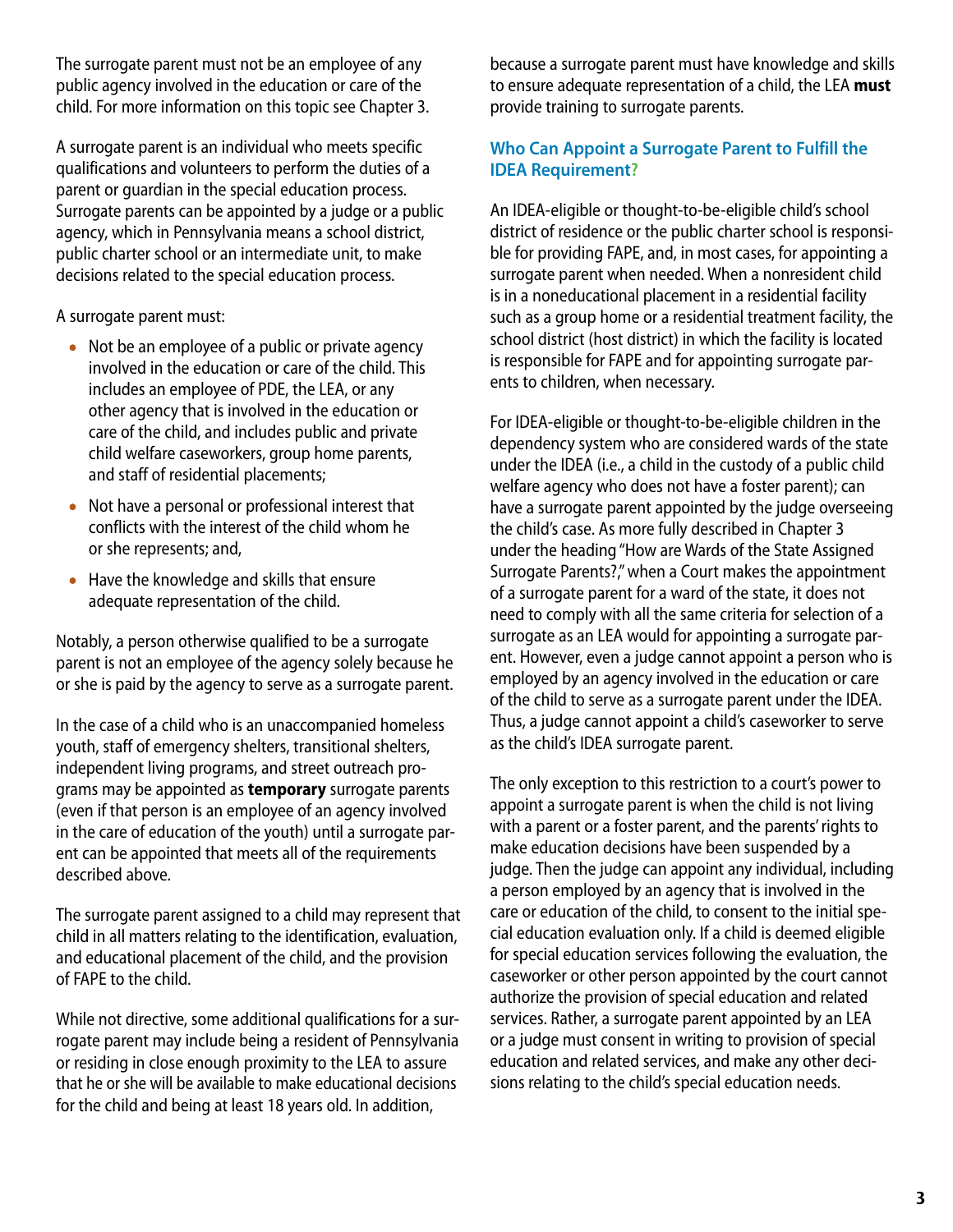#### **Can the Foster Parent Act as a Parent?**

Yes. The definition of parent includes foster parents (34 CFR §300.30). In instances where there is no biological or adoptive parent who is "attempting to act as the parent," and the foster parent is willing to serve in the capacity, the LEA should treat the foster parent as the child's IDEA parent, and there is no need to appoint a surrogate parent.

#### **Can a Guardian Make Educational Decisions?**

A guardian with a limited appointment that does not authorize the individual to act as the child's parent or as the EDM of the child, is not considered to be an IDEA parent. In some cases, the role of the guardian is limited to representing the interests of the child in court proceedings and acting as an advisor to the court on the child's behalf. The extent of a guardian's authority to act as an EDM is limited by the terms of his or her appointment order.

#### **What are the Rights of a Parent Once a Surrogate Parent is Selected?**

There is nothing in IDEA that terminates the rights of the student's natural or adoptive parents from participating in the educational process of their child after a surrogate parent is appointed, unless there is a court order terminating or limiting the parent's educational rights. Where there is a biological or adoptive parent attempting to make educational decisions, he or she must be considered the parent for purposes of the IDEA, unless there is a court order terminating educational rights.

#### **Who Cannot Serve as a Surrogate Parent?**

Federal regulations prohibit employees of the SEA, the LEAs, or any other agency involved in the education or care of the child from serving as a surrogate parent. In addition, any individual who has personal or professional interests that conflict with the interest of the child cannot serve as a surrogate parent. For example, public and private agency caseworkers, and group home "parents" cannot make special education decisions for children with disabilities. Neither public nor private agency caseworkers can be appointed as a surrogate parent for children in the care of the agency.

While caseworkers may have relevant information related to the student, the caseworker may not participate as a parent in the special education process. Similarly, probation officers cannot be appointed as surrogate parents for those children they supervise. Also, staff for residential facilities that are involved in the care of the child may not serve as

surrogate parents for those children. The reason for this is the IDEA prohibition and the potential conflict between the interest of the child and the interest of the agency because some educational decisions might have an impact on the SEA or other governmental agencies.

However, there are two important exceptions to this rule. These exceptions were created to ensure that children who are thought-to-be-eligible for services and who are not living with their parent or a foster parent are promptly evaluated and that provision of special education and related services are not delayed due to the absence of an IDEA parent. These limited exceptions to the general prohibition are as follows:

- **Certain children in child welfare custody:** If a child is not living with a parent or a foster parent, the LEA can conduct an initial evaluation without the parent's consent if: (1) despite reasonable efforts the LEA cannot locate the child's parents or, (2) the parent's rights have been terminated under State law, or (3) the parents' rights to make educational decisions have been suspended by a judge, and an individual has been appointed by the judge to consent to the initial evaluation. NOTE: A person who is appointed in the third situation can be someone who is employed by an agency involved in the education or care of the child. However, once a child is found to be eligible for special education services, a school cannot provide any such services without the written permission of the child's IDEA parent, which may be a surrogate parent appointed by the LEA or a surrogate or EDM appointed by a judge.
- **Unaccompanied Homeless Youth:** In the case of a child who is an "unaccompanied homeless youth," the staff of an emergency shelter, transitional shelter, independent living program or street outreach program may be appointed as a "temporary surrogate parent" (even if that person is an employee of an agency involved in the care or education of the youth) until such time as a surrogate parent can be appointed.

#### **How Long Can an Individual Serve as a Surrogate Parent?**

Federal regulations do not address the length of time that a surrogate parent may serve. To ensure minimum disruption to the child, however, the LEA should take steps to ensure that the individual appointed as a surrogate parent can serve in that capacity over the period of time that the child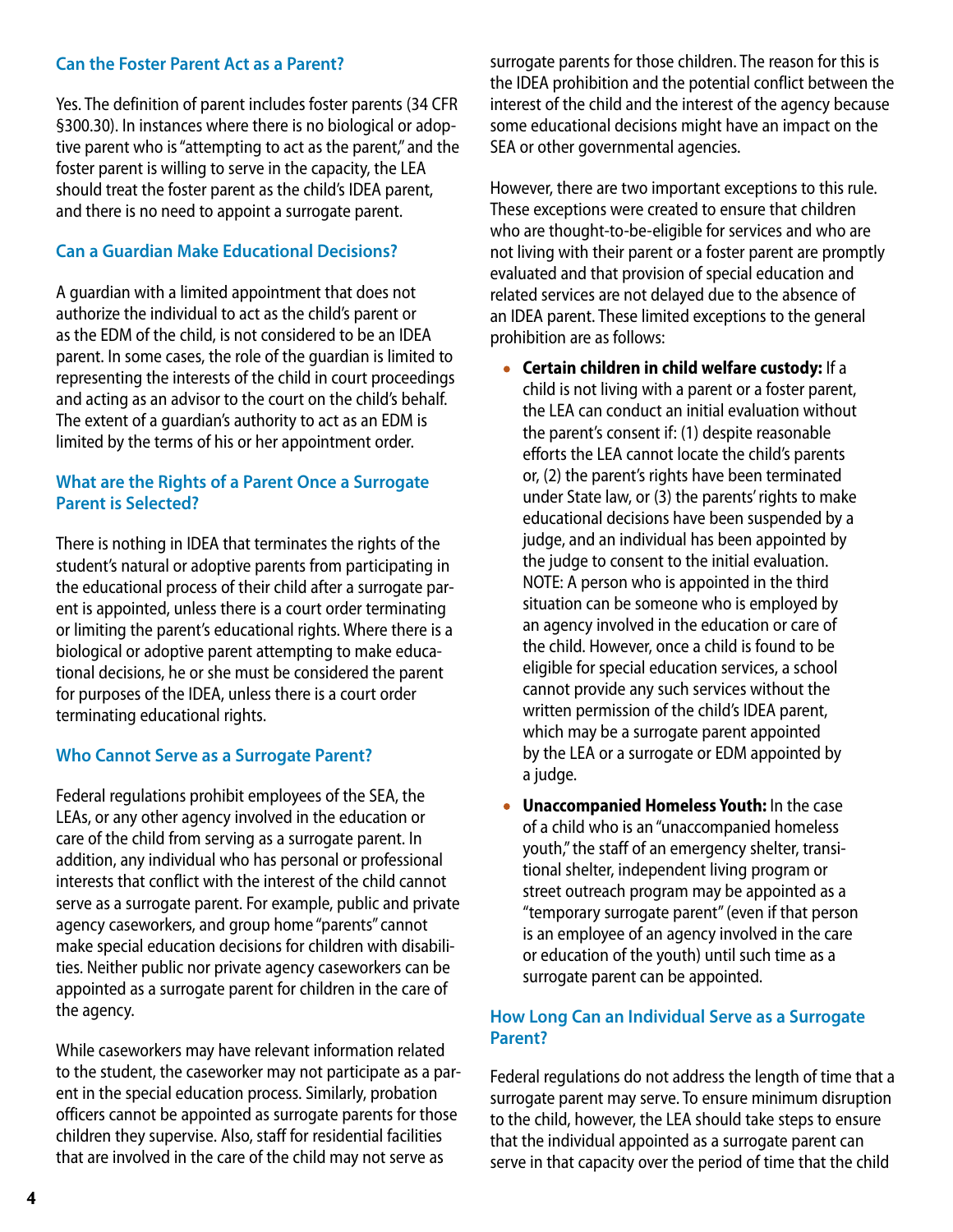needs a surrogate parent, and, whenever possible, continue to serve as the child's surrogate parent if the child moves to another school district, at least until a new surrogate parent is appointed.

### **When Must a Surrogate Parent be Appointed?**

The LEA must make a reasonable effort to discover the whereabouts of an IDEA parent (as defined in 34 CFR §300.30) before assigning a surrogate parent. If the LEA cannot locate a biological, adoptive parent, or a foster parent, a surrogate parent must be appointed. The LEA must make efforts to ensure that a surrogate parent is assigned **not more than 30 calendar days after the public agency determines that the child needs a surrogate parent***.*

Reasonable efforts to locate a parent include, but are not limited to, the following:

- Documented telephone calls;
- Letters;
- Certified letters with return receipts;
- Documented visits to the parents' last known address; and,
- Request the court order that terminated parental educational rights and/or appointed the educational decision maker (EDM)

Students eligible for special education in state correctional facilities do not have an automatic right to a surrogate parent solely by reason of their confinement at a correctional facility. Public agencies must make a case-by-case determination in accordance with 34 CFR §300.519 to determine whether the student has a parent to act as an educational decision maker under IDEA. When a student confined in a state correctional facility is considered to be a ward of the state pursuant to the IDEA, that child's rights must be protected through an appointment of a surrogate parent. However, all rights accorded to parents under the IDEA transfer to students with disabilities who have attained the age of majority, and who are incarcerated in an adult, state juvenile, or local correctional institution, and who have not been found to be incompetent. 34 CFR §300.520(a)(2).

If there is some doubt about who should act as a surrogate parent or whether a student requires a surrogate parent, the LEA or public agency should consult with its solicitor regarding the unique facts related to the individual student's status.

The surrogate parent directive applies to IDEA-eligible or thought-to-be-eligible students. LEAs should not assume that a student in general education will never require the appointment of a surrogate parent. If a child has no parent, as defined by the IDEA, a surrogate parent should be appointed for children who are thought-to-be-eligible and who may require an evaluation to determine whether they have a disability and require specially designed instruction (SDI). However, if all reasonable efforts to locate a biological, adoptive, or foster parent have been exhausted, the school district has two options: it can appoint a surrogate parent to provide written consent for the initial evaluation, or it can work with the child welfare agency to secure a court order authorizing another person to consent to the initial evaluation pending the assignment of a surrogate parent to the child. Following an initial evaluation, however, a surrogate parent must be appointed to provide consent for the initial provision of special education and related services, and that person assumes the responsibilities of a parent under 34 CFR §300.519.

#### **Who Can Request or Challenge the Appointment of a Surrogate Parent?**

Anyone who believes that a child with a disability or thought-to-be-eligible child is in need of a surrogate parent can request that one be appointed, including caseworkers or probation officers. It is up to the LEA to determine whether a surrogate parent is needed. If the LEA refuses to appoint a surrogate parent, anyone can file a written complaint with the Pennsylvania Department of Education, Bureau of Special Education.

Under Chapter 14 and Chapter 711 of the Pennsylvania Code, the district of residence, or the public charter school is required to provide FAPE, which includes IEP development, notice, and consent for evaluations/special education services, and, if necessary, appointment of a surrogate parent. However, if the child is in a noneducational placement in a residential setting, the school district (host district) in which the facility is located has all of these responsibilities, including appointing a surrogate parent when one is needed.

**Remember:** The failure to appoint a surrogate parent may result in the denial of FAPE and thus may entitle a child to compensatory education services.

#### **What is the Age of Majority for Consent Requirements in Pennsylvania?**

Generally, the Age of Majority in Pennsylvania is 21. 1 Pa. C.S. §1991. Once a student reaches the age of 21, he or she can make his or her own educational decisions subject to the limitations contained in 34 CFR §300.520.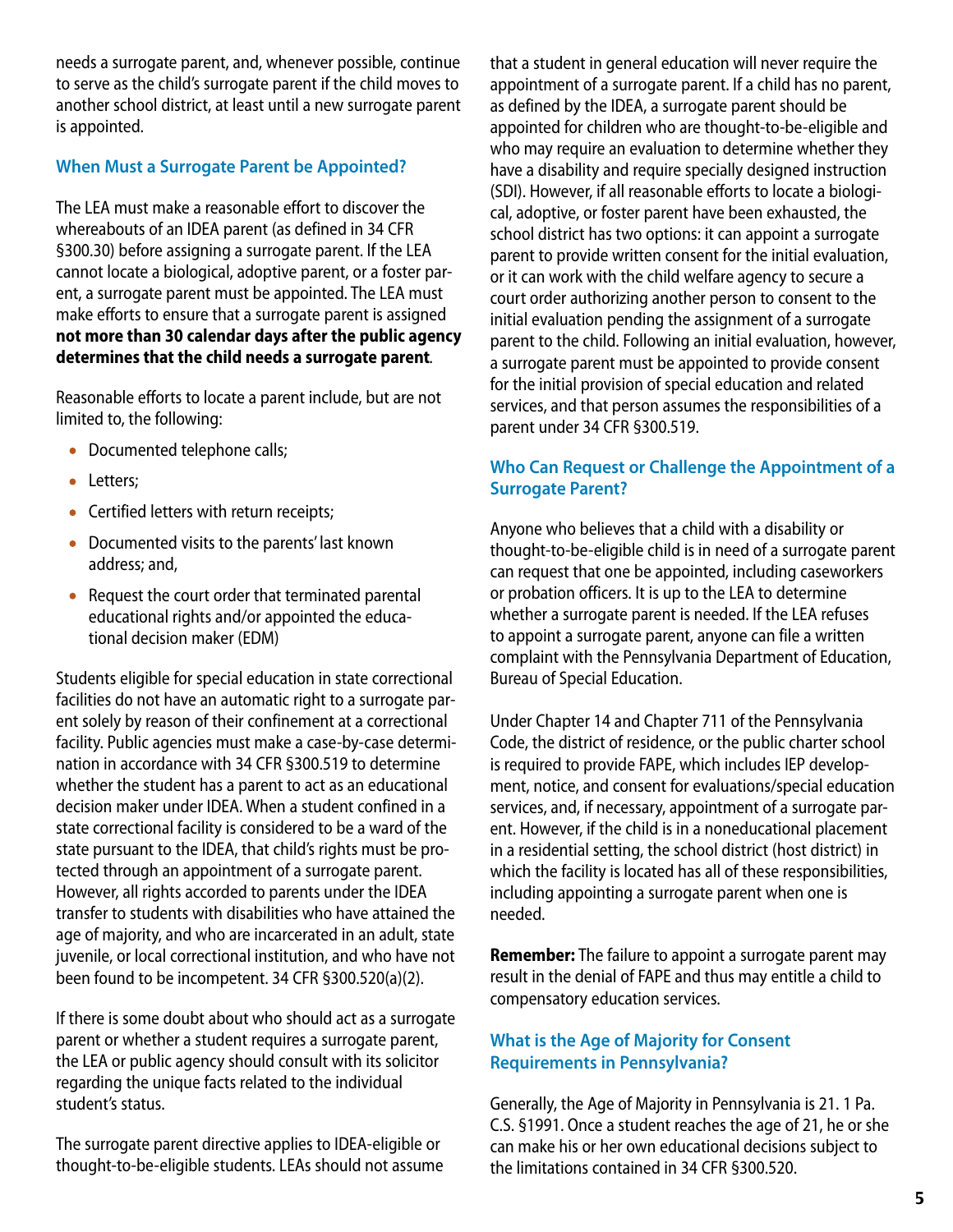# **CHAPTER 2:**

# **Rights, Responsibilities, and Requirements for Surrogate Parents**

#### **What is the Surrogate Parent's Role?**

The surrogate parent's role is to participate as an educational decision maker in the special education process and to stand in for the parent.

### **What is the Authority of the Surrogate Parent?**

The surrogate parent represents the student in all matters relating to identification, evaluation, and educational placement, as well as the provision of FAPE, including submitting a dispute to mediation or due process for resolution. It is important to note that a surrogate parent for the purposes of the IDEA is not a replacement for a parent in any other sense, or for non-IDEA decision making.

### **What is the Relationship of the Surrogate Parent to Other Agencies?**

There is nothing in the IDEA that would prohibit an LEA from collaborating with judges and child advocates in establishing a process for assigning surrogate parents. In fact, such practices are advantageous. However, when LEAs involve other parties in determining whether a surrogate parent is needed, the LEA must ensure that the confidentiality of personally identifiable data, information, and records are protected according to the provisions of the Family Education Rights and Privacy Act (FERPA), as amended by the Uninterrupted Scholars Act. As is set out below, recent amendments to FERPA permit LEAs to share the educational records of children in dependent care with authorized representatives of child welfare agencies without the need for written parental consent or the consent of the child at age 18.

#### **What are the Rights of the Surrogate Parent to Access Educational Records?**

State and federal regulations protect confidentiality of all student records and limit the disclosure of such records. FERPA is a federal law that, in most cases, prohibits schools from disclosing personally identifiable information from a student's education records to a third party unless the

parent (or the student at age 18) provides written consent. Notably, the definition of parent under FERPA does not reference "surrogate parent" or "IDEA parent" as an individual authorized to consent to the release of personally identifiable information. However, state and federal regulations expressly permit the surrogate parent to access education records and state that the surrogate parent has the same rights under the IDEA as the biological or adoptive parent, or court appointed guardian. Accordingly, a surrogate parent has the right to review and inspect any records collected, maintained, and used by an agency to make decisions affecting the child's educational program, when appropriate.

#### **Child Welfare Agencies' Access to Education Records: The Uninterrupted Scholars Act**

The Uninterrupted Scholars Act (P.L. 112-278) made key revisions to FERPA that make it easier for child welfare agencies to access educational records. This amendment creates an exception under FERPA that authorizes an agency caseworker or other representative of a state or local child welfare agency, or tribal organization to have access to the student's educational records without having to obtain written parental consent or a court order. This exception applies to children for whom the public child welfare agency has legal responsibility for their care and protection, specifically those children in the legal custody of the agency.

Typically, those who have the right to access the child's education records, include the following:

- The child's caseworker from the public children and youth agency;
- The child's caseworker form a private children and youth agency with whom the public agency contracts; and,
- The supervisors or managers of such agencies.

Therefore, a parent or surrogate parent is not needed to consent to the transfer of records under these limited circumstances.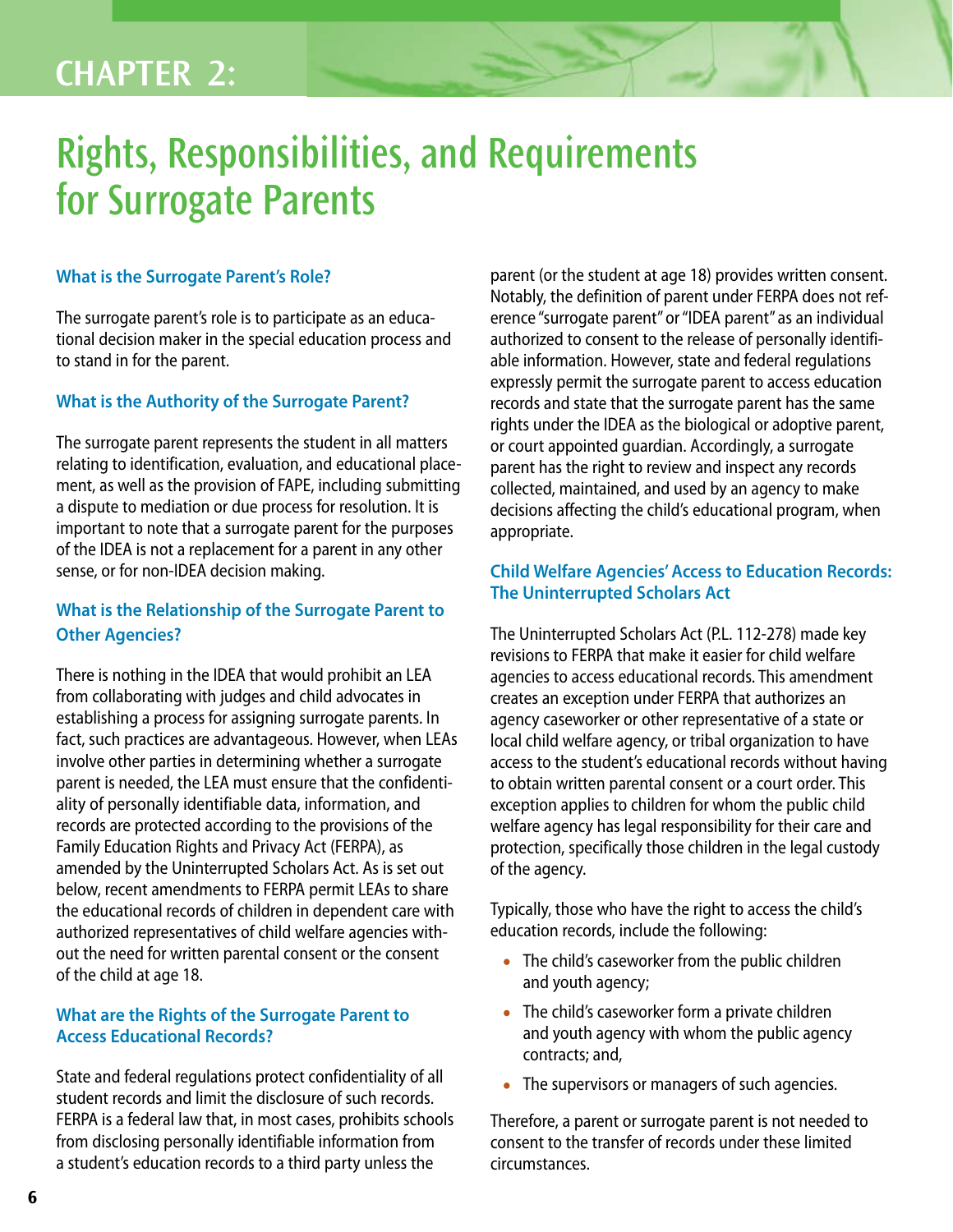#### **What are the Rights of the Surrogate Parent Regarding Suspensions, Expulsions and Other Changes in Placement for Disciplinary Reasons?**

The surrogate parent assigned to an eligible or thought-tobe-eligible child who is being considered for suspension or expulsion is entitled to participate in the discipline proceedings as the parent. The LEA must adhere to the procedural safeguards and federal and state regulations

related to suspension and expulsion, including those set out in the IDEA and 22 Pa. Code Chapters 14 and 711. Accordingly, an LEA must include a surrogate parent in an IEP team meeting regarding a manifestation review determination (conducted within 10 days of the incident), any suspension or expulsion proceeding, or a hearing that involves a change in placement.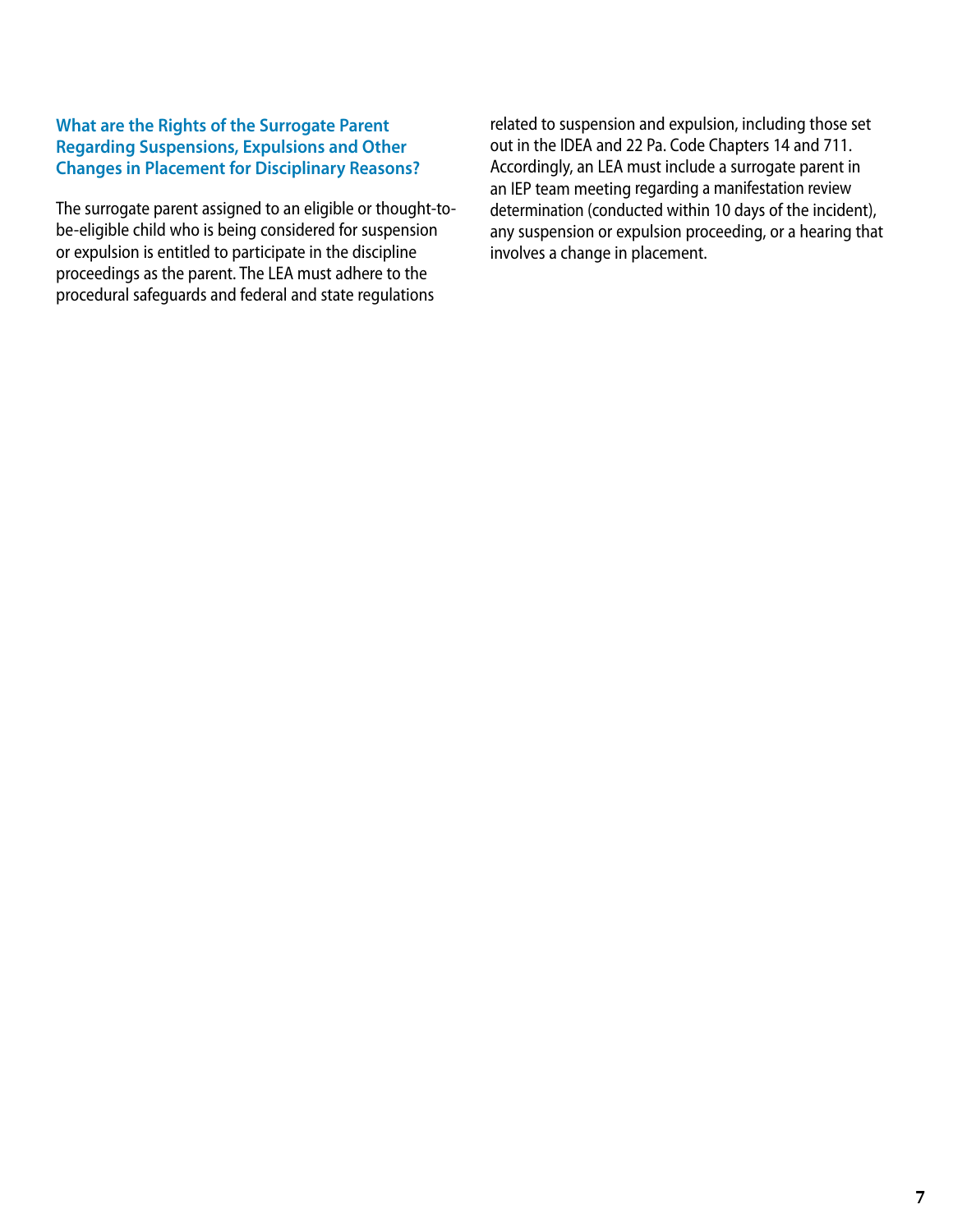# **CHAPTER 3:**

# **When to Appoint Surrogate Parents**

### **What are the Basic Criteria for Appointing a Surrogate Parent?**

Each public agency must ensure that an IDEA-eligible or thought-to-be-eligible child, including unaccompanied homeless youth and wards of the state, has a parent to represent him or her in all matters relating to the identification, evaluation, educational placement and provision of FAPE. The public agency must ensure that the rights of the child are protected when:

- No parent, as defined in 34 CFR §300.30, can be identified;
- The LEA, after reasonable efforts, cannot locate a parent;
- The child is a ward of the state under the laws of the State (Pennsylvania does not have a state law definition of "ward of state" so this provision does not apply in Pennsylvania); or,
- The child is an unaccompanied homeless youth, as defined in section 725(6) of the McKinney-Vento Homeless Assistance Act (42 U.S.C. 11434(a)(6)).

### **How and When are Children in the Custody of Child Welfare Assigned Surrogate Parents?**

The identification and timely assignment of surrogate parents is especially critical for children in dependent care. When the IDEA was substantially amended in 2004, Congress took steps to ensure students assigned to child welfare agencies would involve a parent in the educational decision making, or that surrogate parents are promptly assigned to children who need them. This means that states and LEAs must ensure that all children suspected of having a disability are identified, located, and evaluated. In addition, states and LEAs must ensure that the rights of children are protected throughout the special education process, and that they receive special education and related services.

The LEA cannot assign a surrogate parent to a child who is the custody of a child welfare agency if there is a biological or adoptive parent who can be identified and whose rights to make educational decisions for the child have not been terminated. The LEA should also not assign a surrogate parent if the child has a foster parent who is willing to act as the child's IDEA parent, or if a court has assigned an EDM to serve in this role for a thought-to-be-eligible or eligible child.

Courts overseeing a child's case can appoint surrogate parents for children who lack a parent or guardian or for a child whose birth or adoptive parent can be located but the court believes that appointing another EDM will be in the child's best interest. When a Court makes the appointment, not all of the criteria for selection of an IDEA-surrogate apply. However, the person selected still cannot be an employee of an agency involved in the education or care of the child.

#### **How are Surrogate Parents Assigned to Children Residing in Group Homes, Residential Treatment Facilities, and/or Institutions?**

Decisions by the courts and child welfare agencies to place a child in a residential facility can occur outside the scope of the IEP team. Children can be placed in many types of congregate care settings, which include group homes, residential treatment facilities, juvenile justice facilities, county prisons, or state correctional institutions. The school district (host district) in which these residential facilities are located is responsible for the educational program. In many cases, students that are in the legal custody of a child welfare agency or juvenile justice agency, and that are placed in congregate care settings, are likely to need a surrogate parent because the biological parent or foster parent may be difficult to locate. The school district can provide educational services or enter into a written agreement with a private contractor or the intermediate unit; however, the final responsibility to provide FAPE rests with the school district in which the facility is located. Therefore, the school district in which the facility is located is also the LEA responsible for appointing a surrogate parent when the conditions described above are met.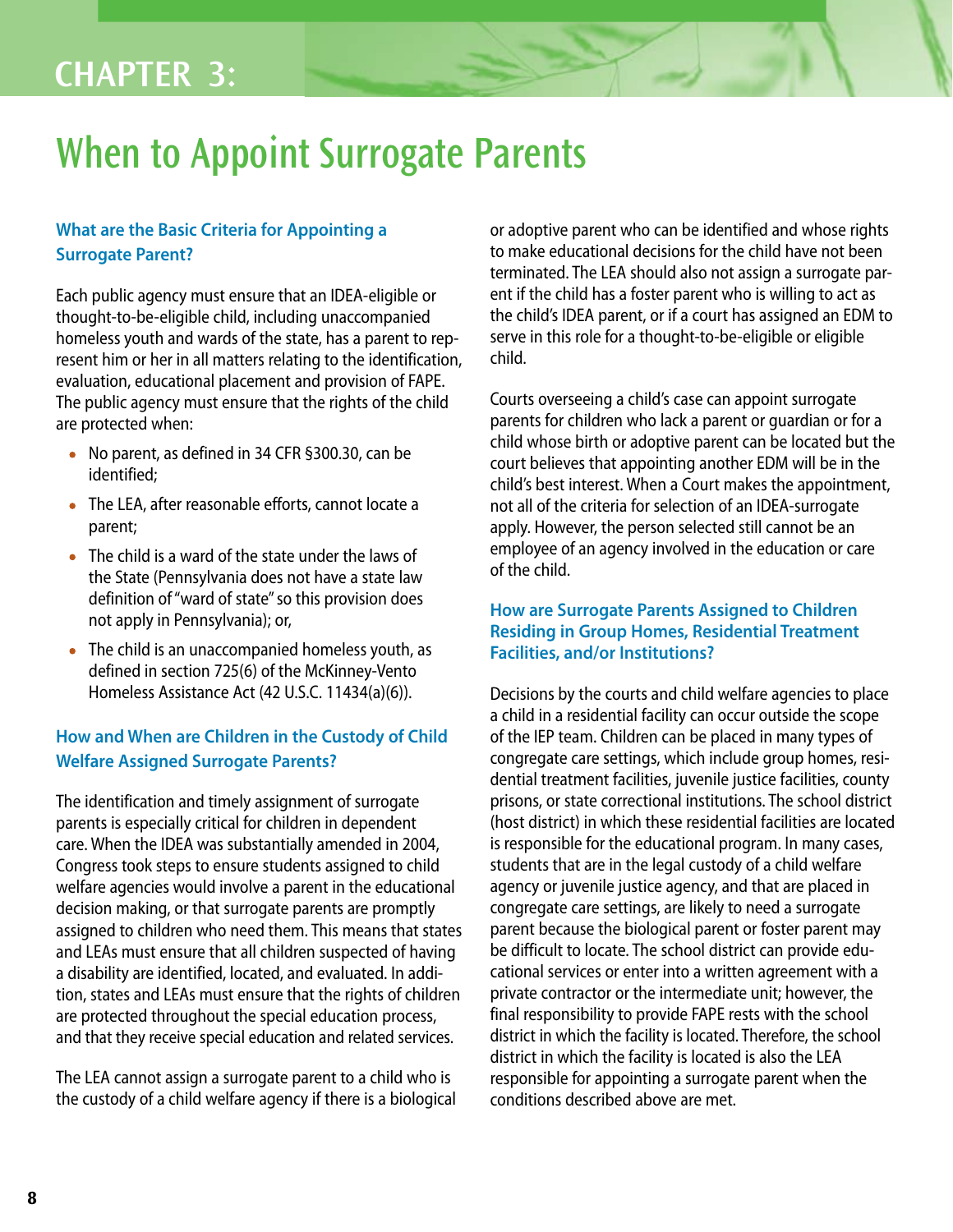### **How are Unaccompanied Homeless Youth Assigned Surrogate Parents?**

Unaccompanied homeless youth are young people who lack a fixed night time residence and are not in the care of a parent or guardian. They may have run away from home or been forced to leave by their parents. Unaccompanied youth live in a variety of temporary situations, including shelters, the homes of friends or relatives ("couch surfing"), cars, campgrounds, public parks, abandoned buildings, motels, and bus or train stations.

A temporary surrogate parent may be appointed for an IDEA-eligible or thought-to-be-eligible child who is an unaccompanied homeless youth. The surrogate parent could include staff of emergency shelters, transitional shelters, independent living programs, and street outreach programs until a surrogate parent can be appointed who meets all the appointment requirements. The Act does not specify how long a temporary surrogate parent can represent the child. The need for a surrogate parent will depend on the specific and unique circumstances faced by each unaccompanied homeless youth. However, attempts should be made to appoint permanent surrogate parents for the students.

In addition to an LEA's duty to appoint a surrogate parent for unaccompanied homeless youth, an LEA may also need to appoint a surrogate parent for a child who falls within the definition of "homeless" child "awaiting foster care placement." These children who are in the custody of child welfare and living in a temporary situation may also lack an IDEA parent. In this situation, the surrogate parent appointed must meet all IDEA criteria.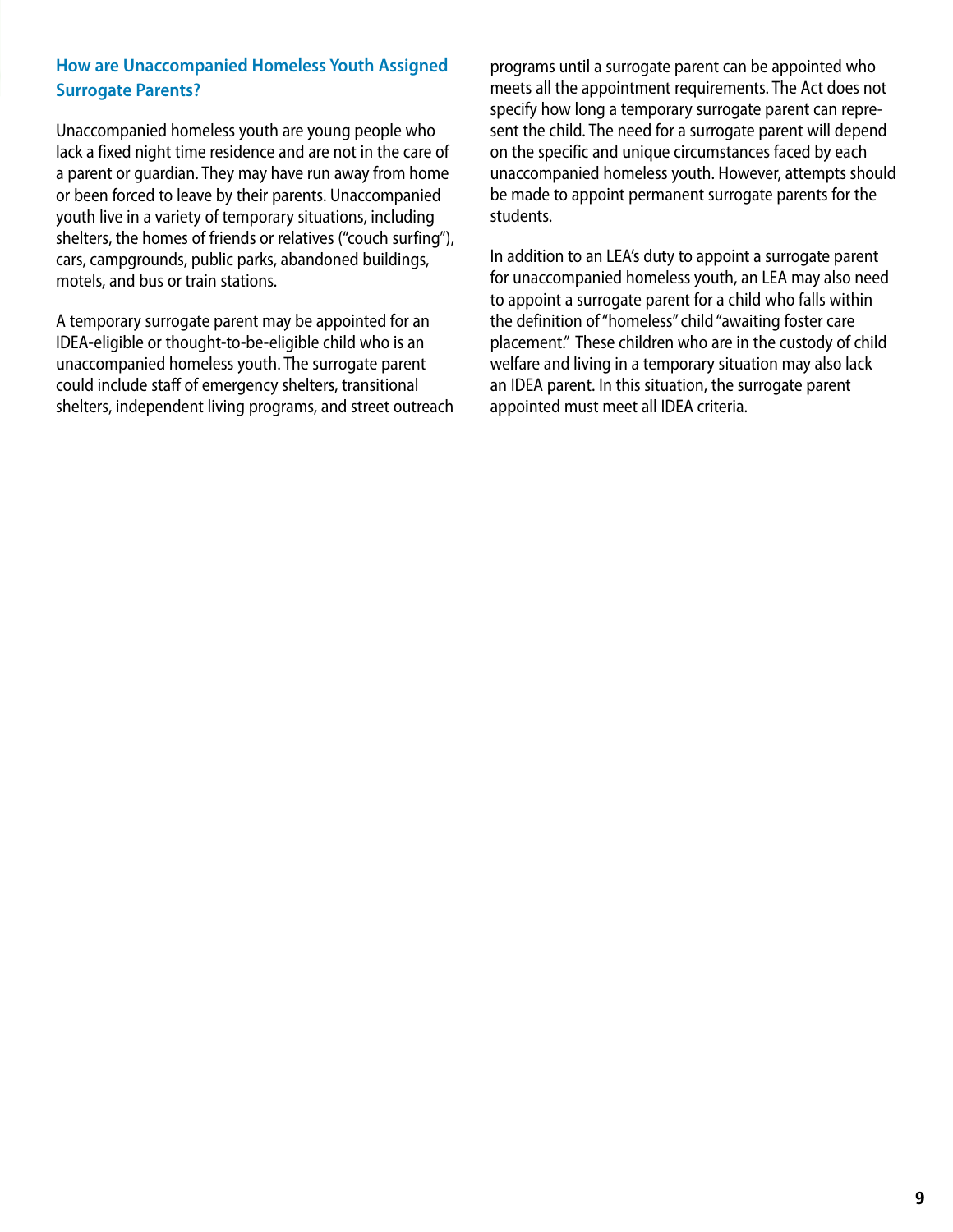# **CHAPTER 4:**

# **The Appointment Process**

### **What are the Steps in Getting Started?**

To fulfill its duty of assigning surrogate parents, the LEA must develop and implement a method to ensure the assignment of a surrogate parent not more than 30 calendar days after the LEA determines that the child needs a surrogate parent. Any child who has been referred for an initial evaluation because of a suspected disability, who is already eligible for special education services, or who is enrolled in special education may need a surrogate parent. If documented reasonable efforts do not locate the parent (or if a parent's right to make educational decisions has been terminated by a court), there is no current foster parent or relative caregiver (relative with whom the child lives) to serve this role, the child is an unaccompanied homeless youth, and/or the child does not have a court-appointed EDM or surrogate parent, the LEA should appoint a surrogate parent.

### **Step 1: Contacting Parents**

Efforts to locate the parent should begin immediately upon enrollment. Time is important. First, a series of actions with specific timelines begins upon enrollment related to identification, evaluation, educational placement, and provision of FAPE. Since a parent must participate in educational decisions, the determination of the surrogate parent appointment must be made promptly, within 30 calendar days. LEAs should continue to send notices to the parent whose educational rights have not been terminated.

Reasonable efforts to contact the parent may include, but are not limited to, the following:

- Documented telephone calls;
- Letters:
- Certified letters with return receipts;
- Documented visits to the parents' last known address; and,
- Request, if applicable, a copy of the court order that terminated parental rights or extinguished the parent's right to make educational decisions or appointed an alternate EDM.

If reasonable efforts to locate a parent fail to locate the parent or to obtain parent status notification from the placing agency, there is no other IDEA parent (such as a foster parent) able to perform this role, and the child does not have a court-appointed EDM or surrogate parent, the LEA must appoint a surrogate parent.

The appointment of a surrogate parent should facilitate consent for a special education evaluation, IEP development, and educational placement.

#### **Step 2: Selecting Surrogate Parents**

When appointing a surrogate parent, the LEA should give first preference to a relative, friend, or other person already in the child's life. If none of these individuals is willing or able to act as a surrogate parent, the LEA must be prepared to appoint another qualified responsible adult to act in that capacity. The child welfare caseworker may be a source for identifying a potential surrogate parent who already knows and has a relationship with the child. Because the surrogate parent must have knowledge and skills to ensure adequate representation of a child, the LEA must provide training to surrogate parents.

#### **Step 3: Identification of Surrogate Parents**

Appropriate community groups should be contacted for purposes of recruiting surrogate parents. It is recommended that such groups be given a clear explanation of the roles and responsibilities of a surrogate parent, as well as an overview of the time commitments involved in making special education decisions for children who have special and sometimes unique needs. They must be willing to be trained to act as educational representatives for students requiring a surrogate parent.

Some examples of community groups that could assist in identifying surrogate parent volunteers include the following:

- CASAs;
- Big Brothers/Big Sisters;
- Fresh air groups;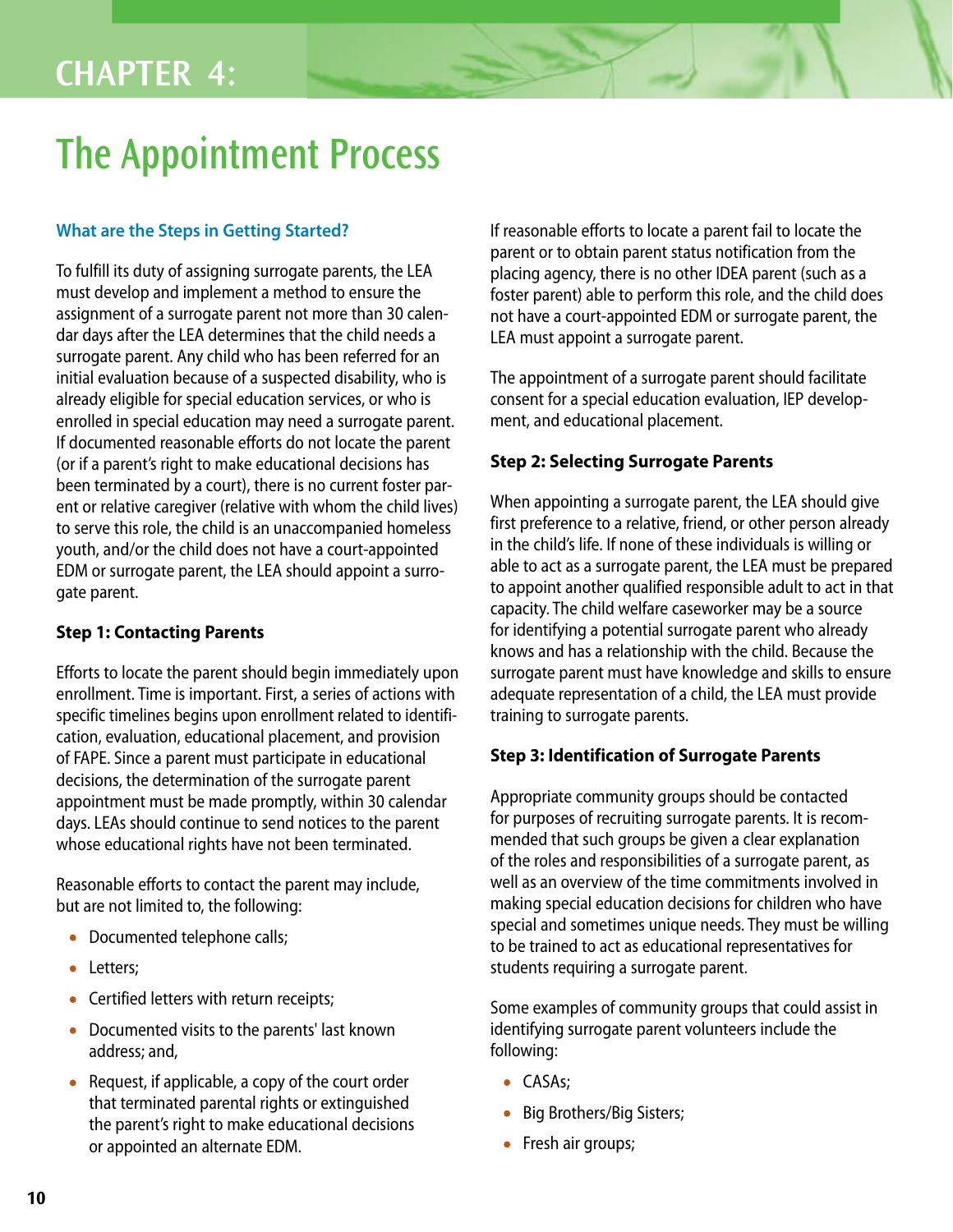- Local Parent-Teacher organizations;
- Local Task Force;
- Retired business men's/women's organizations;
- Men's/Women's organizations;
- Retired educators' groups; and,
- Service clubs.

An application process should be used to obtain specific information related to potential surrogate parents:

- Facts that show that the applicant does not have any interests that will conflict with the students;
- Assurance that the applicant has or is willing to acquire knowledge about the special educational interest of the student and the qualities and skills necessary to fulfill the role of educational representative;
- Facts that show that the applicant is not an employee of a public, non-public, or private agency involved in the education or care of the student; and,
- Assurance that the applicant is willing to commit the time and energy necessary to effectively present and advance the best interest of students in educational matters.

## **Step 4: Screening for Conflict of Interest**

The LEA must ensure that a person selected as a surrogate parent:

- Is not an employee of the SEA, LEA, or any other agency that is involved in the education or care of the child;
- Has no personal or professional interest that conflicts with the interest of the child the surrogate parent represents; and,
- Has knowledge and skills that ensure adequate representation of the child.

Remember, staff of residential facilities where the child is living are involved in the "care" of the child and are not eligible to serve as surrogate parents.

(NOTE: A person who is qualified to be a surrogate parent is not an employee of the agency solely because he or she is paid by the agency to serve as a surrogate parent.)

## **Step 5: Training of Potential Surrogate Parents**

While LEAs are primarily responsible for the recruitment, selection, training, and assignment of surrogate parents, intermediate units may be a resource that performs these functions. The surrogate parent training must provide each individual with the knowledge and skills to adequately represent the child in all aspects of the special education process. The training sessions must be comprehensive and, at a minimum, should include the following areas:

- Legal Rights and Responsibilities
	- $\triangleright$  Introduction to the IDEA and State Special Education Laws
	- $\triangleright$  Introduction to the surrogate parent provisions of state and federal laws
	- $\triangleright$  Responsibilities of the educational agency to students and surrogate parents
- The Special Role of the Surrogate Parent
	- $\triangleright$  Rights and responsibilities of the surrogate parent
	- $\triangleright$  Building relationships with the child and school staff
	- $\triangleright$  Monitoring and recording student progress
	- $\triangleright$  Obtaining and reviewing student records (confidentiality)
	- $\triangleright$  Discussion of resources available to support surrogate parents, including reimbursement, technical assistance, and legal assistance
- Developing an Effective Special Education Program
	- $\triangleright$  Identification: Understanding the student's disability/disabilities
	- $\triangleright$  Evaluations: Preparing for the evaluation process and development of the IEP
	- $\triangleright$  IEP: Developing goals and objectives and other sections of the IEP
	- $\triangleright$  Special program concerns: Behavior support, assistive technology, transition services, and related services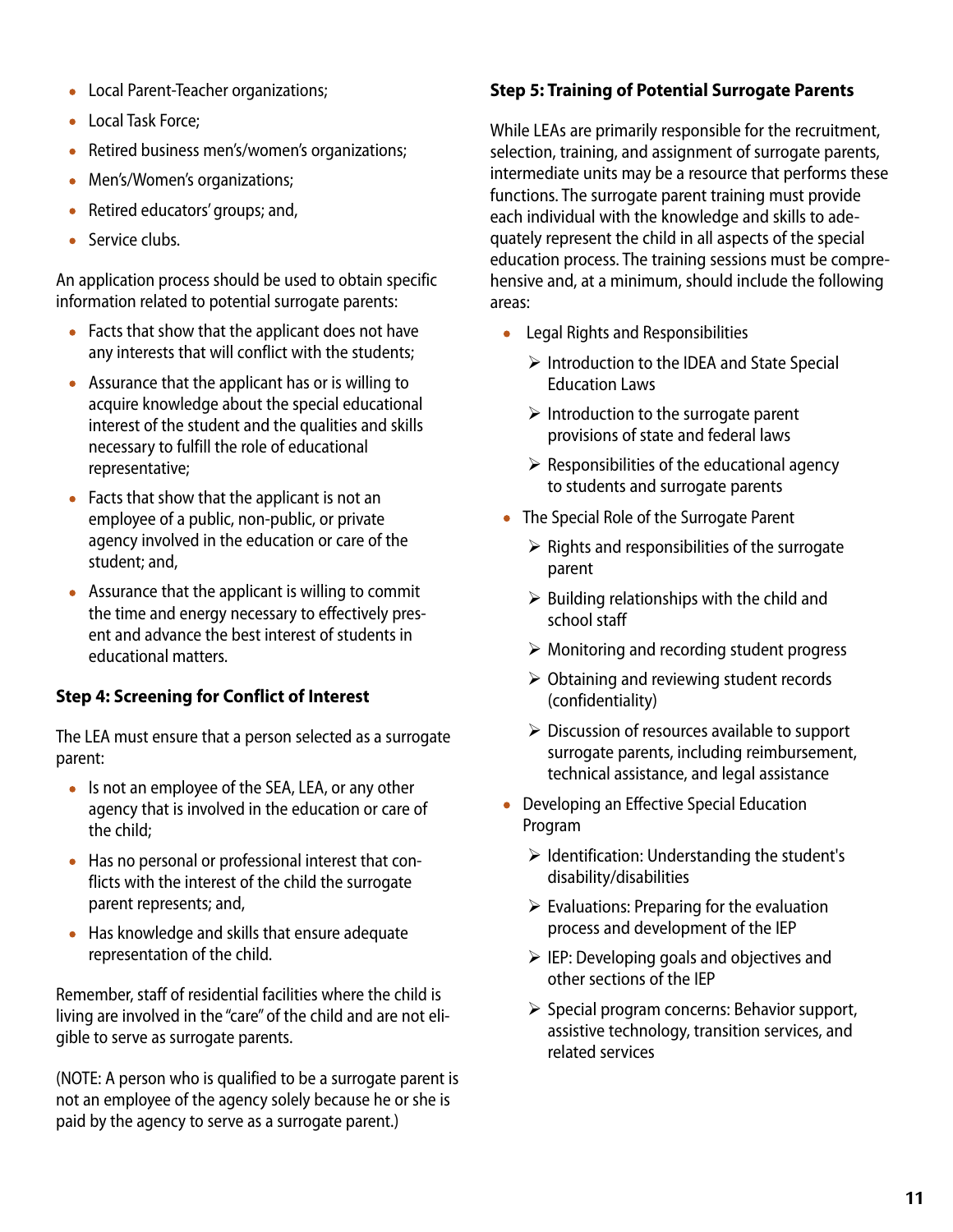- Understanding Procedural Safeguards, Mediation, and Due Process
	- $\triangleright$  Overview of IDEA and state procedural safeguards
	- $\triangleright$  Mediation and other dispute resolution alternatives
	- $\triangleright$  Administrative complaint procedures and due process
- Questions and Responses
	- $\triangleright$  Review and receipt of the Surrogate Parent Manual
	- $\triangleright$  Questions and responses

Once volunteers have been trained to act as surrogate parents, many intermediate units maintain a list of surrogate parents. The LEAs may contact intermediate unit staff when a surrogate parent is needed. If an intermediate unit does not have a surrogate parent available, this does not extinguish the LEAs duty to appoint one.

### **Step 6: Additional Procedures**

LEAs must:

- Have a process to determine whether a student requires a surrogate parent;
- Develop methods to recruit surrogate parents;
- Ensure that there is an adequate number of surrogate parents to represent students when necessary;
- Ensure that surrogate parents have the same educational rights as other parents of students with disabilities in the LEA;
- Review the training provided to surrogate parents to ensure that surrogate parents have sufficient knowledge and skills; and,
- Ensure that surrogate parents are appointed within 30 calendar days of the determination that a surrogate parent is necessary to represent the student.

It is suggested that the following procedures be considered:

- Match the student's needs to the strengths of the potential surrogate parent;
- Introduce the student and the potential surrogate parent;
- Obtain a written agreement from the surrogate parent to serve the specific student in his or her IEP process and to maintain the student's and the family's rights to confidentiality; and,
- Inform all involved persons and agencies responsible for the residential care and education of the student of the surrogate parent's appointment.

To assist the appointment process, the LEA is provided with the following sample forms in the Appendix section of this manual:

- Surrogate Parent Determination Form
- Surrogate Parent Request Form
- Agreement to Serve as a Surrogate Parent
- Application to Serve as a Surrogate Parent
- Personal Assurance Statement
- Notification of Assignment as a Surrogate Parent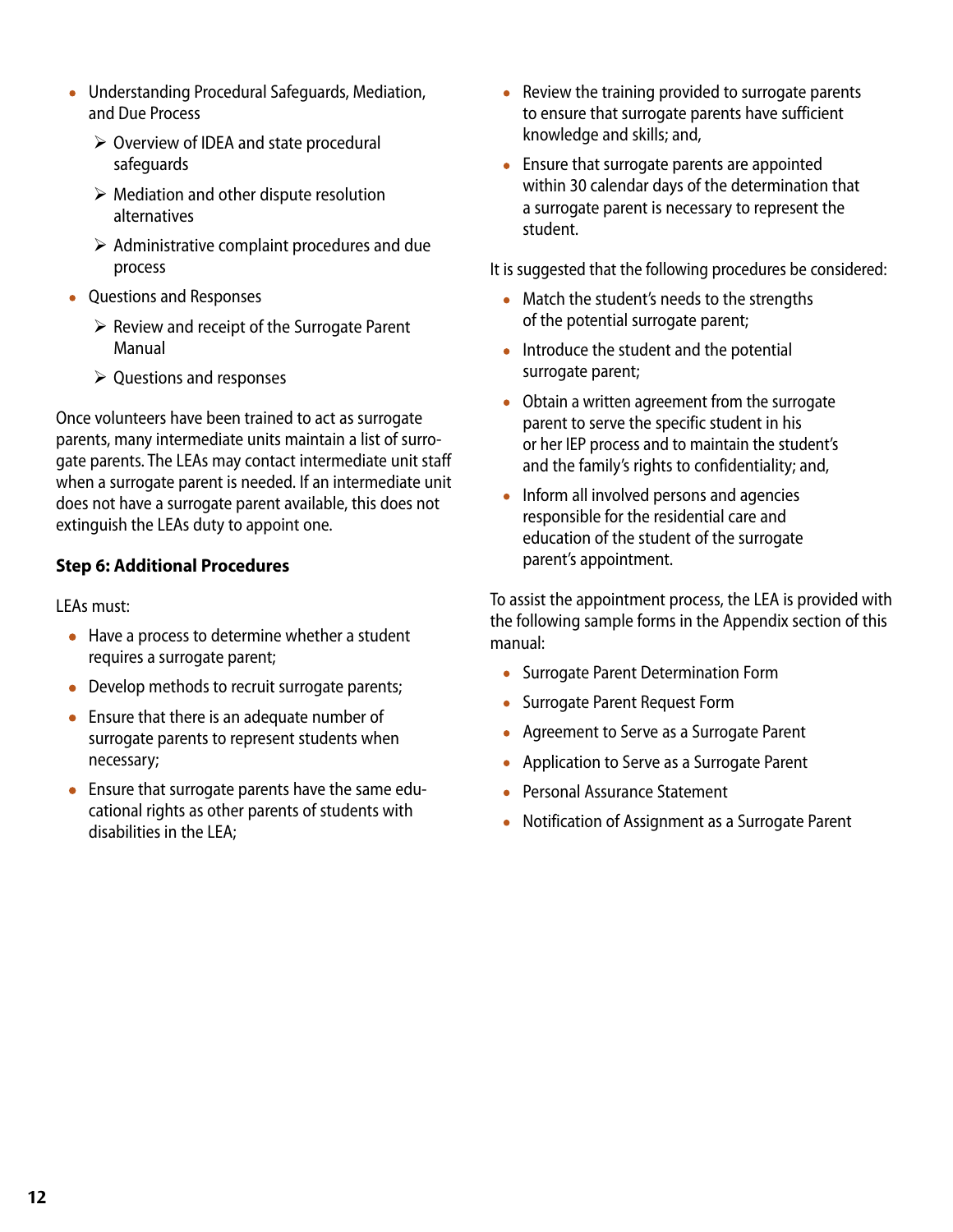# **CHAPTER 5:**

# **Appointment Terms and Termination of Appointment**

#### **When Should the Services of a Surrogate Parent Be Terminated?**

The surrogate parent may not represent the child when any of the following are determined:

- The child is no longer in need of special education or is no longer eligible for such services;
- Another adult is appointed by a court to make educational decisions for the child;
- The rights of the parent or guardian to make educational decisions for the minor are fully restored by a court;
- The child is adopted; or,
- A child with no birth or adoptive parent moves from a residential setting (such as a group home) to a foster family placement, and the foster parent serves as the IDEA parent.

If the new LEA is in agreement, the surrogate parent can continue to serve when a child moves from one LEA to another unless and until a new surrogate parent is appointed.

The LEA must terminate the appointment of the surrogate parent if either of the following applies:

- The person is not performing the duties of a surrogate parent; or,
- The person has an interest that conflicts with the interest of the child for whom he or she is appointed as surrogate parent.

The LEA may not terminate the appointment of a surrogate parent because it disagrees with the decisions of the surrogate parent.

#### **What is the Role of Public Noneducational Agencies and Foster Care Providers?**

Prior to placing an IDEA-eligible child or thought-to-beeligible child, the placing agency should notify the LEA in which the student will be placed and the receiving agency to which the child is being transferred whether the child is in need of a surrogate parent.

#### **How are the Parents' Educational Rights Determined?**

In the case of a child in a noneducational placement, if parental rights have not been limited or terminated by the courts, the placing agency should provide any additional information related to the address, telephone numbers, and location of the parents. If the placing agency does not provide this information, the LEA should specifically request it. The LEA should make a reasonable effort to contact the parents. While the surrogate parent is responsible for participation in educational matters, the placing agency representative remains responsible for all other aspects of the placement, including the provision of day-to-day supervision, care, and services as agreed upon by the placing agency. Placing a child in a residential facility does not limit the right of biological or adoptive parents to serve as their child's IDEA parent.

#### **How are State Complaints and Due Process Complaints Handled?**

If an individual disagrees with an LEA's failure to appoint a surrogate, the individual may file a State Complaint with the PDE, Bureau of Special Education. A surrogate parent may also file a complaint pursuant to 34 C.F.R. §300.151 – 300.153 and may also request mediation or file a due process complaint on behalf of the student. If the SEA receives a written complaint as per federal regulations, the SEA must follow through in a timely manner.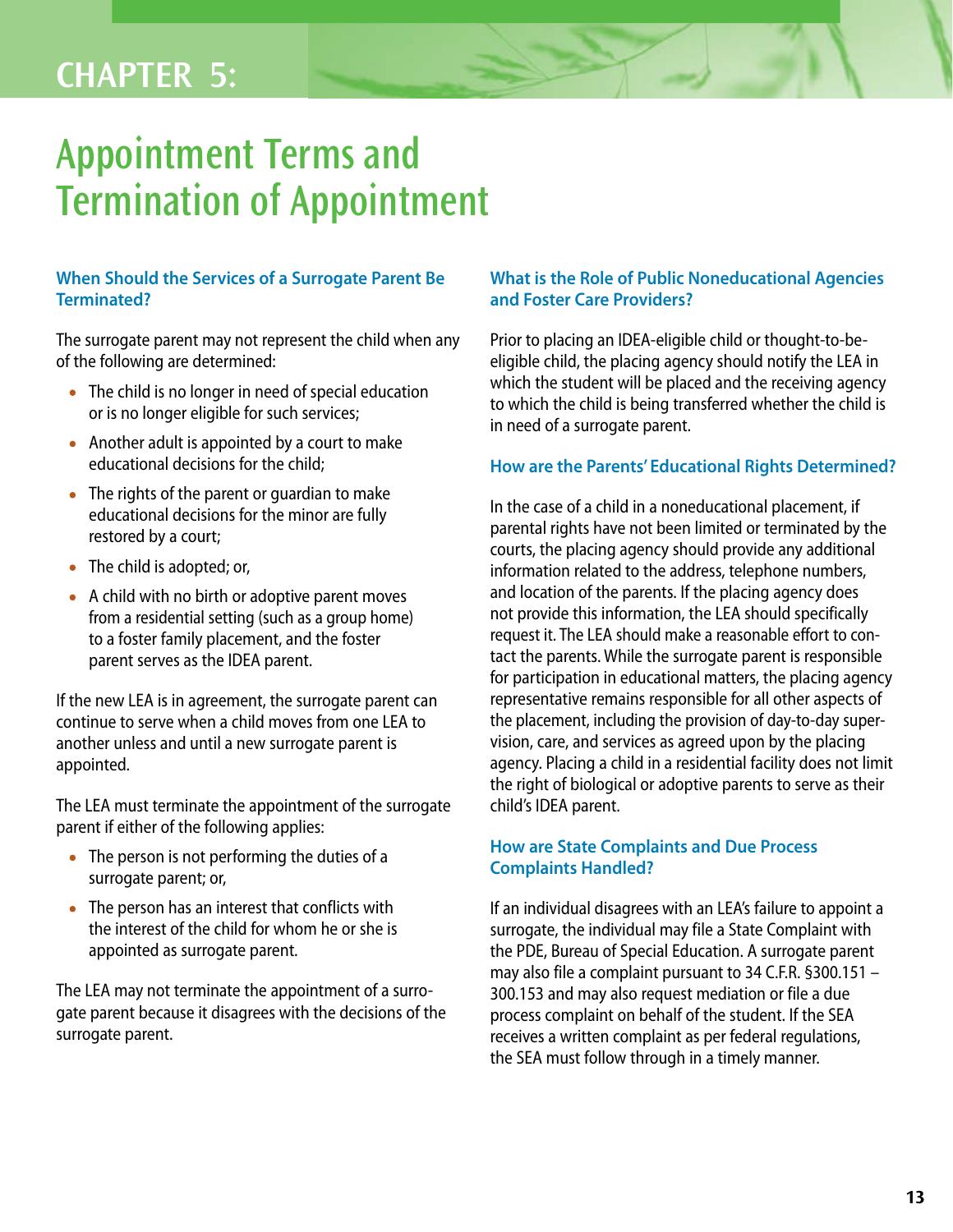# **CHAPTER 6:**

# **The Role of the Intermediate Unit in the Surrogate Parent Process**

## **What is the Role of the Intermediate Unit in the Surrogate Parent Process?**

According to 24 PS §13-1372(4), Classes for Exceptional Children "…The intermediate unit shall have power, and it shall be its duty, to provide, maintain, administer, supervise, and operate such additional classes or schools as are necessary or to otherwise provide for the proper education and training for all exceptional children who are not enrolled in classes or schools maintained and operated by school districts or who are not otherwise provided for…"

Although the school districts in which children live are responsible for ensuring that students are timely assigned surrogate parents, the PDE encourages intermediate units to assist with the appointment of surrogate parents. In assisting with the surrogate parent requirements, the intermediate unit may assist in the following areas:

- Assigning a surrogate parent coordinator;
- Developing policies and procedures for the surrogate parent process;
- Developing materials and forms;
- Identifying district personnel contacts;
- Developing and implementing a monitoring procedure;
- Developing plans for district referrals;
- Developing agreements among districts and agencies;
- Developing and implementing an ongoing surrogate recruiting process, including:
	- $\triangleright$  Conducting public awareness activities, and
	- $\triangleright$  Screening potential surrogate parents;
- Providing training for district staff;
- Developing and providing training for surrogate parents;
- Providing school districts with a list of surrogate parents; and,
- Maintaining up-to-date records.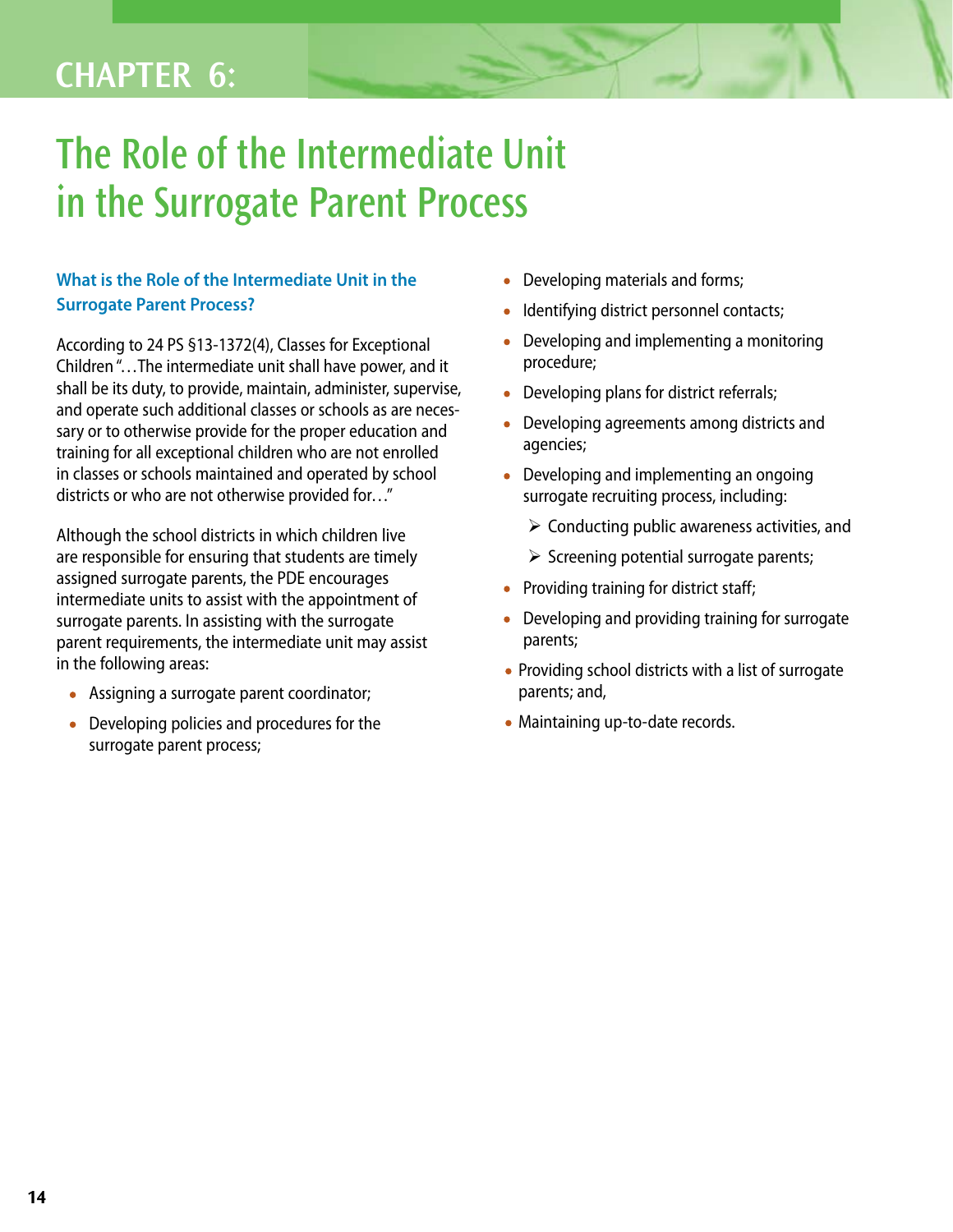# **Conclusion**

The surrogate parent plays an important role in the special education process. The surrogate parent is, in essence, the parent for a student who receives special education services and for whom a parent is not available or cannot be located. The surrogate parent has the same rights as the biological parent, adoptive parent, or appointed guardian in all aspects of the special education process. For additional information related to the surrogate parent appointment process or requirements, you may contact:

Pennsylvania Department of Education Bureau of Special Education 333 Market Street, 7th Floor Harrisburg, PA 17126 717.783.2311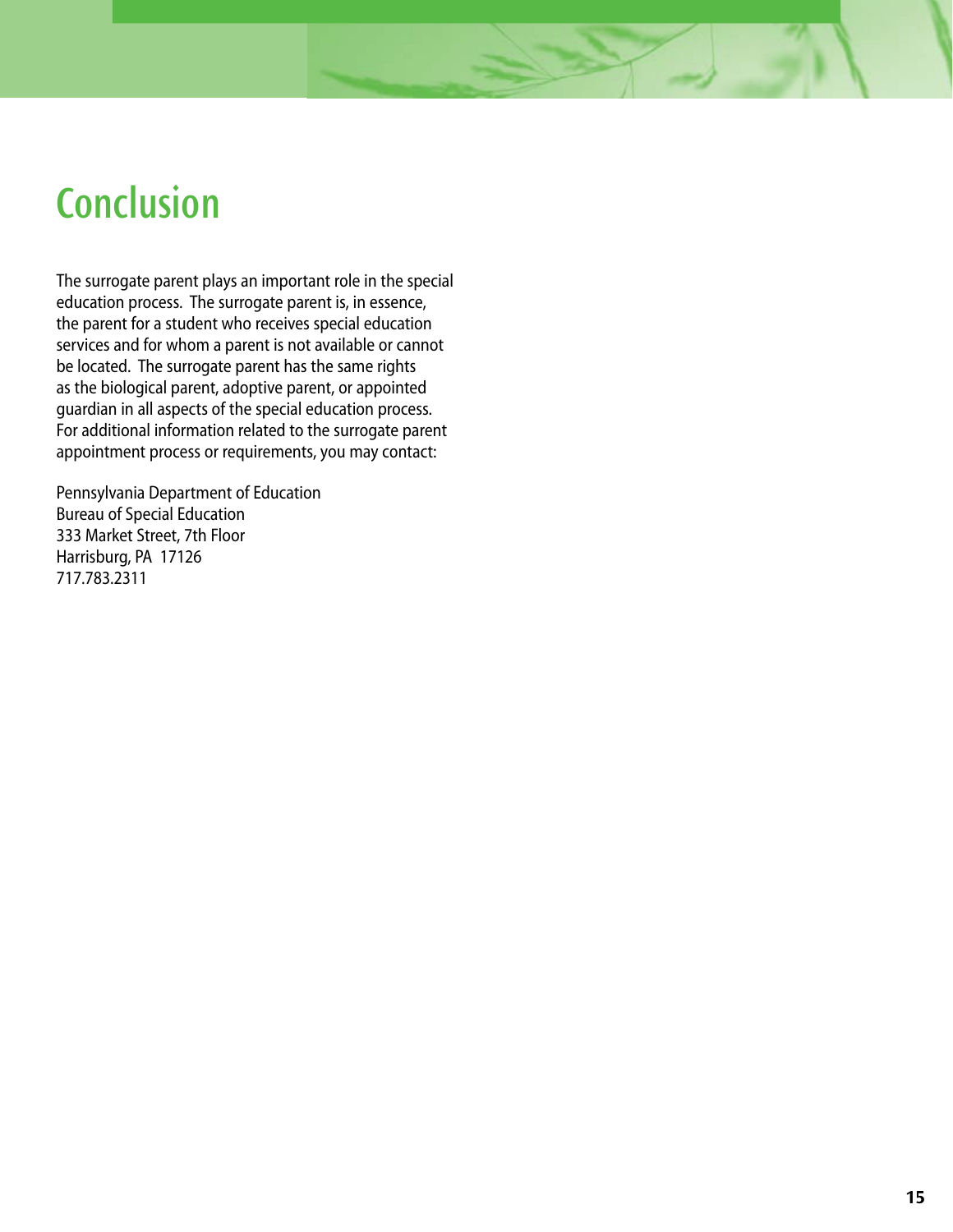# **Appendix**

### **Sample Forms**

- Surrogate Parent Determination Form
- Surrogate Parent Request Form
- Agreement to Serve as a Surrogate Parent
- Application to Serve as a Surrogate Parent
- Personal Assurance Statement
- Notification of Assignment as Surrogate Parent

## **Guide to the Laws and Regulations**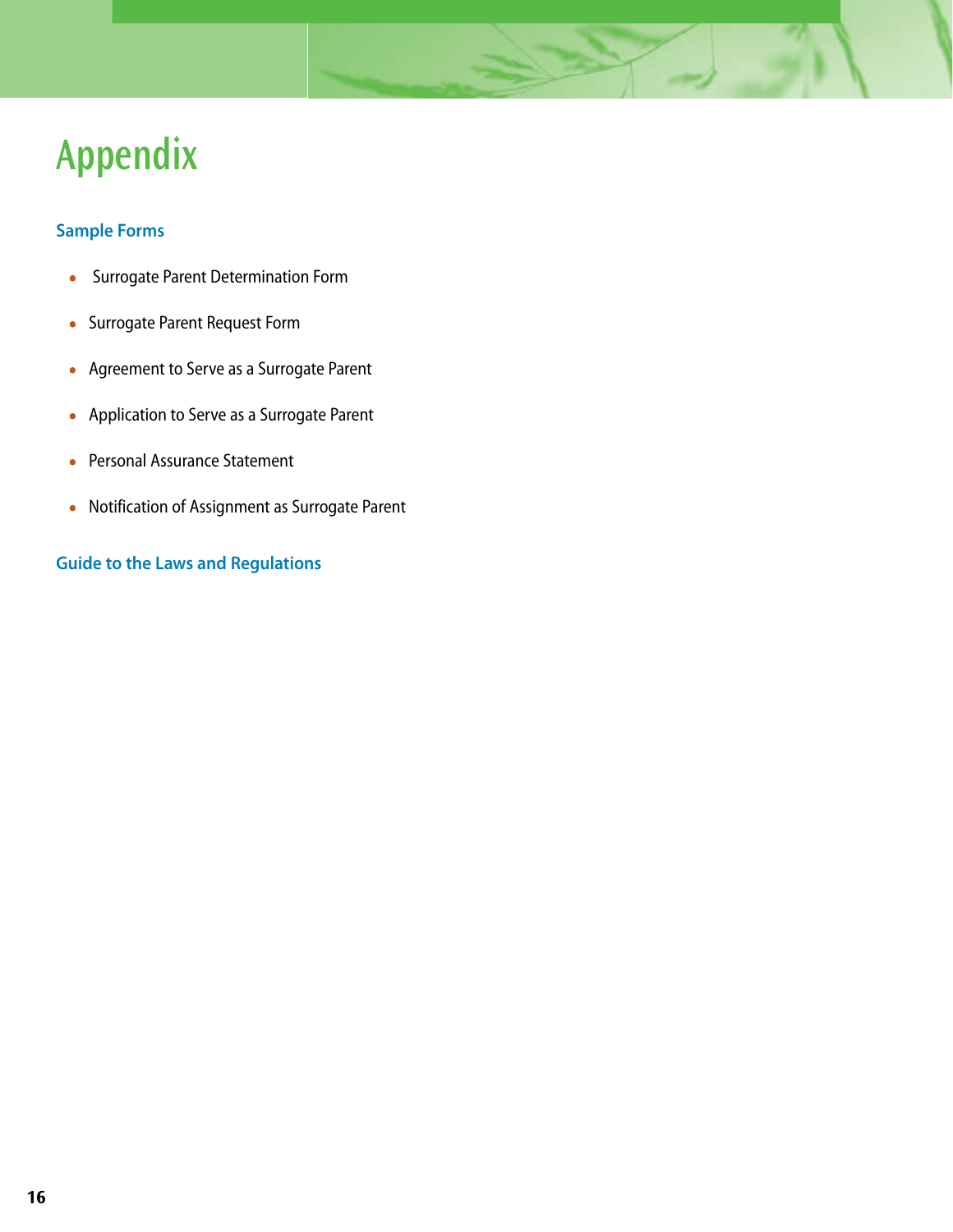## **Surrogate Parent Determination Form**

| Student Name (Last, First, M.I.) |                              |  |  |  |
|----------------------------------|------------------------------|--|--|--|
| Date of Birth                    | <b>District of Residence</b> |  |  |  |
| School                           | Age                          |  |  |  |
| Teacher                          | Grade                        |  |  |  |
| <b>Disability Category</b>       |                              |  |  |  |

If any one of the following situations results in a "YES, "a surrogate parent is deemed necessary.

| <b>YES</b> | <b>NO</b> | <b>SITUATION</b>                                                                                                                                                                                                                                                                                                                                                 |
|------------|-----------|------------------------------------------------------------------------------------------------------------------------------------------------------------------------------------------------------------------------------------------------------------------------------------------------------------------------------------------------------------------|
|            |           | No parent, quardian, current foster parent, or relative caregiver (relative acting in<br>place of the parents with whom the child lives) can be located (need documentation<br>of efforts to locate).                                                                                                                                                            |
|            |           | Parents' right to make educational decisions for the child have been terminated by<br>the court, and no quardian, current foster parent, or relative caregiver (relative with<br>whom the child lives) can be located (need letter from agency or court order) and<br>the child does not have a court-appointed education decision maker or surrogate<br>parent. |
|            |           | The child is an unaccompanied homeless youth (a youth without a fixed residence<br>and not under the supervision of a parent).                                                                                                                                                                                                                                   |

Person completing this form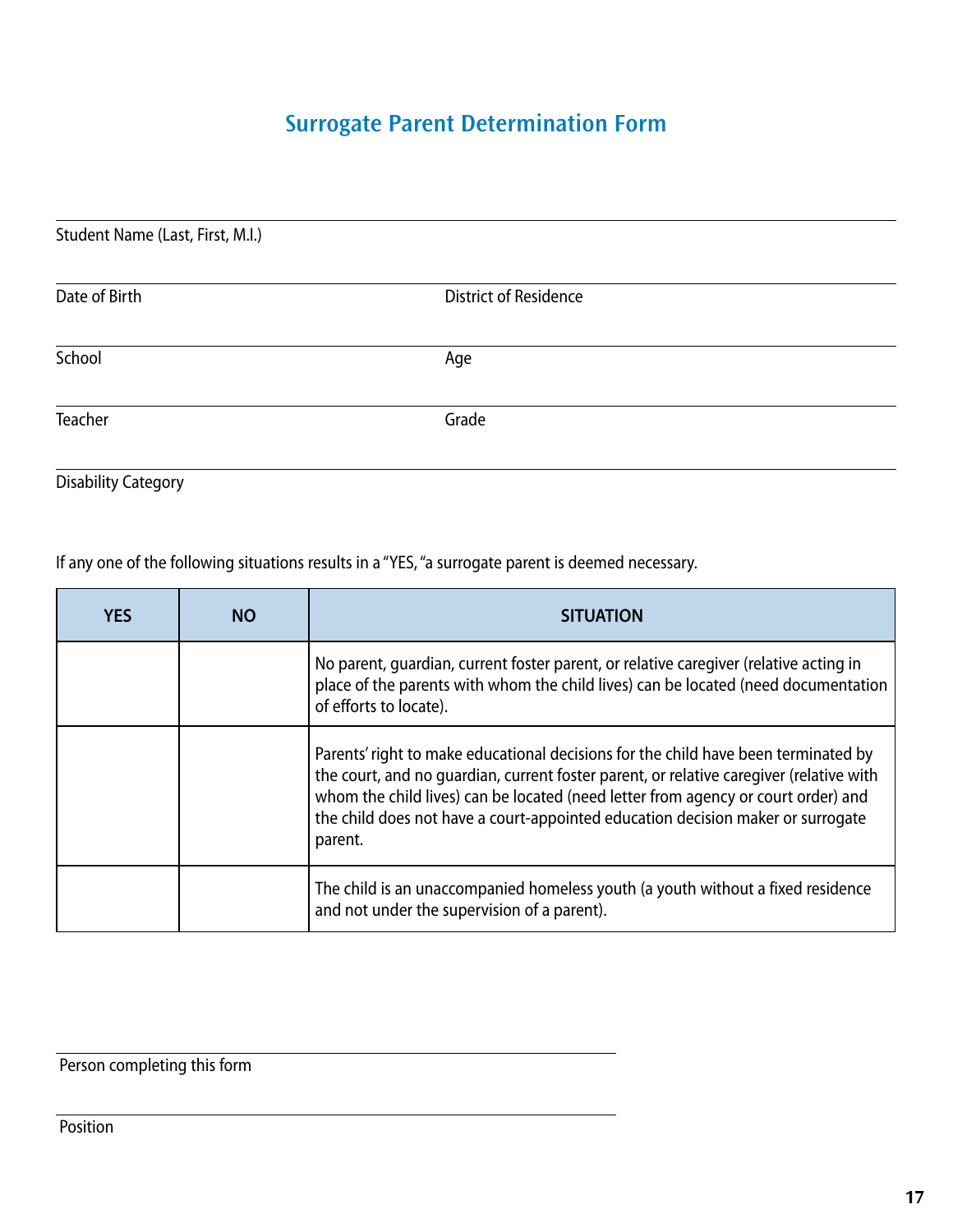## **Surrogate Parent Request Form**

| Student Name (Last, First, M.I.)                                                            | Date of Referral                                                      |                     |
|---------------------------------------------------------------------------------------------|-----------------------------------------------------------------------|---------------------|
| <b>District of Residence</b><br>Date of Birth                                               | Name of Caretaker or Resident Provider (foster parent,<br>home, etc.) |                     |
| School<br>Age                                                                               | <b>Street Address</b>                                                 |                     |
| Teacher<br>Grade                                                                            | City                                                                  | State<br>Zip        |
| <b>Disability Catagory</b>                                                                  | Telephone Number                                                      |                     |
| <b>Special Education Assignment:</b>                                                        |                                                                       |                     |
| Full-Time<br>Supplemental<br>Linerant<br>District Class<br><b>Cut of District Placement</b> |                                                                       |                     |
|                                                                                             | Caretaker Status: ______ Foster Parent ______ Agency                  |                     |
| Social Agencies (if more than one, list both):                                              |                                                                       |                     |
| Agency                                                                                      | Agency                                                                |                     |
| <b>Contact Name</b>                                                                         | <b>Contact Name</b>                                                   |                     |
| Phone                                                                                       | Phone                                                                 |                     |
| <b>Address</b>                                                                              | <b>Address</b>                                                        |                     |
| Recommendation(s) for possible surrogate parent:                                            |                                                                       |                     |
| Name                                                                                        | Relationship                                                          | <b>Phone Number</b> |

**Address**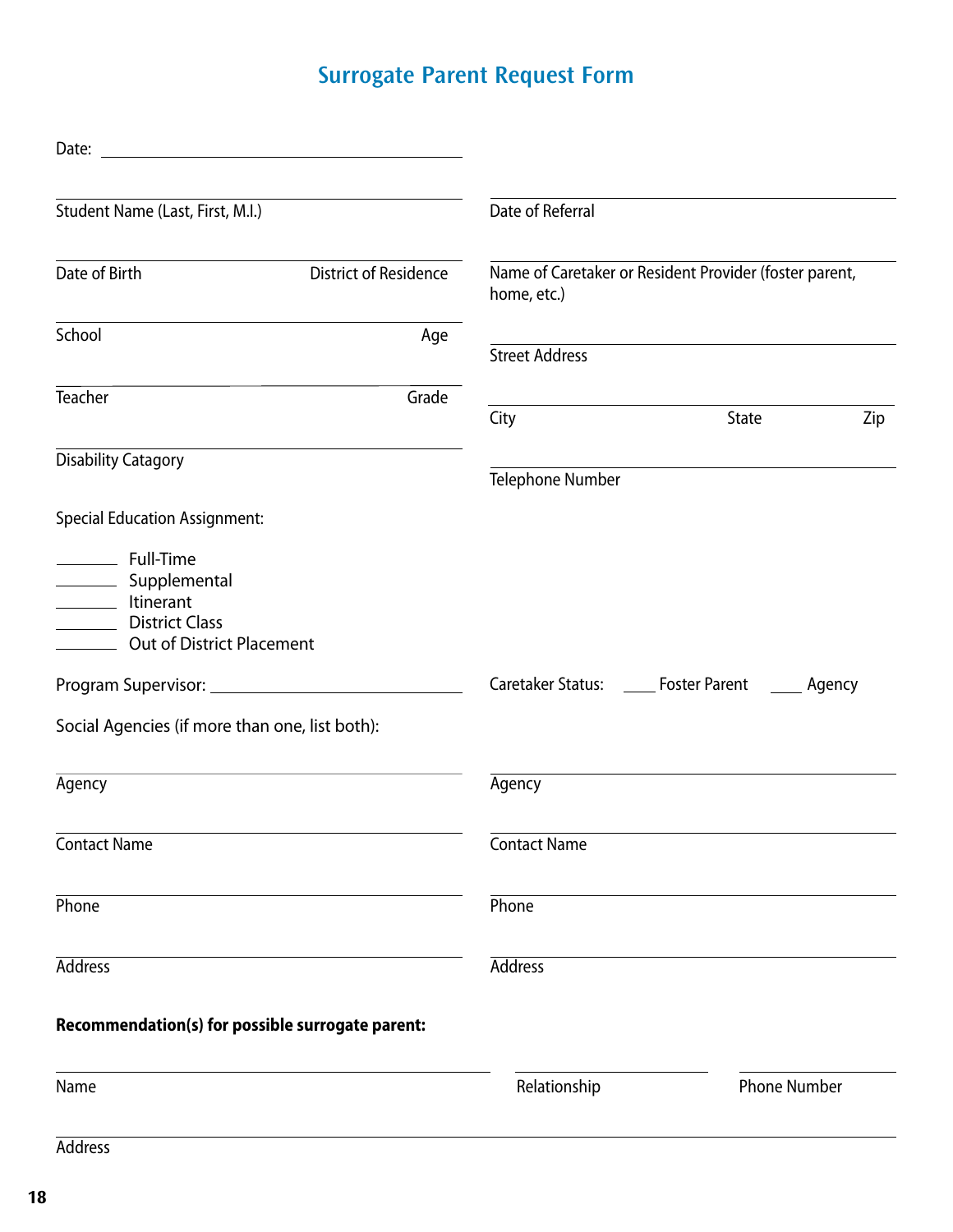#### **Surrogate Parent Request Form (continued)**

If no conflicts of interest exist (i.e., employed by the local education agency (LEA) or agency) are you recommending the caretaker to be the surrogate parent? Circle: Yes or No

#### **A surrogate parent cannot be appointed by the LEA when:**

**There is a parent, guardian, current foster parent or relative caregiver (relative with whom the child lives) who can be located and whose right to make educational decisions has not been terminated by a court, or if a court has already appointed an education decision maker or surrogate parent for that child.**

Primary school contact for Surrogate Parent Coordinator (e.g., Caseworker, Home & School Visitor, Supervisor, District Coordinator)

Referred by **Signature – Program Supervisor** 

#### **Return Form to:**

LEA Name LEA Address City, State Zip

Attn: Surrogate Parent Coordinator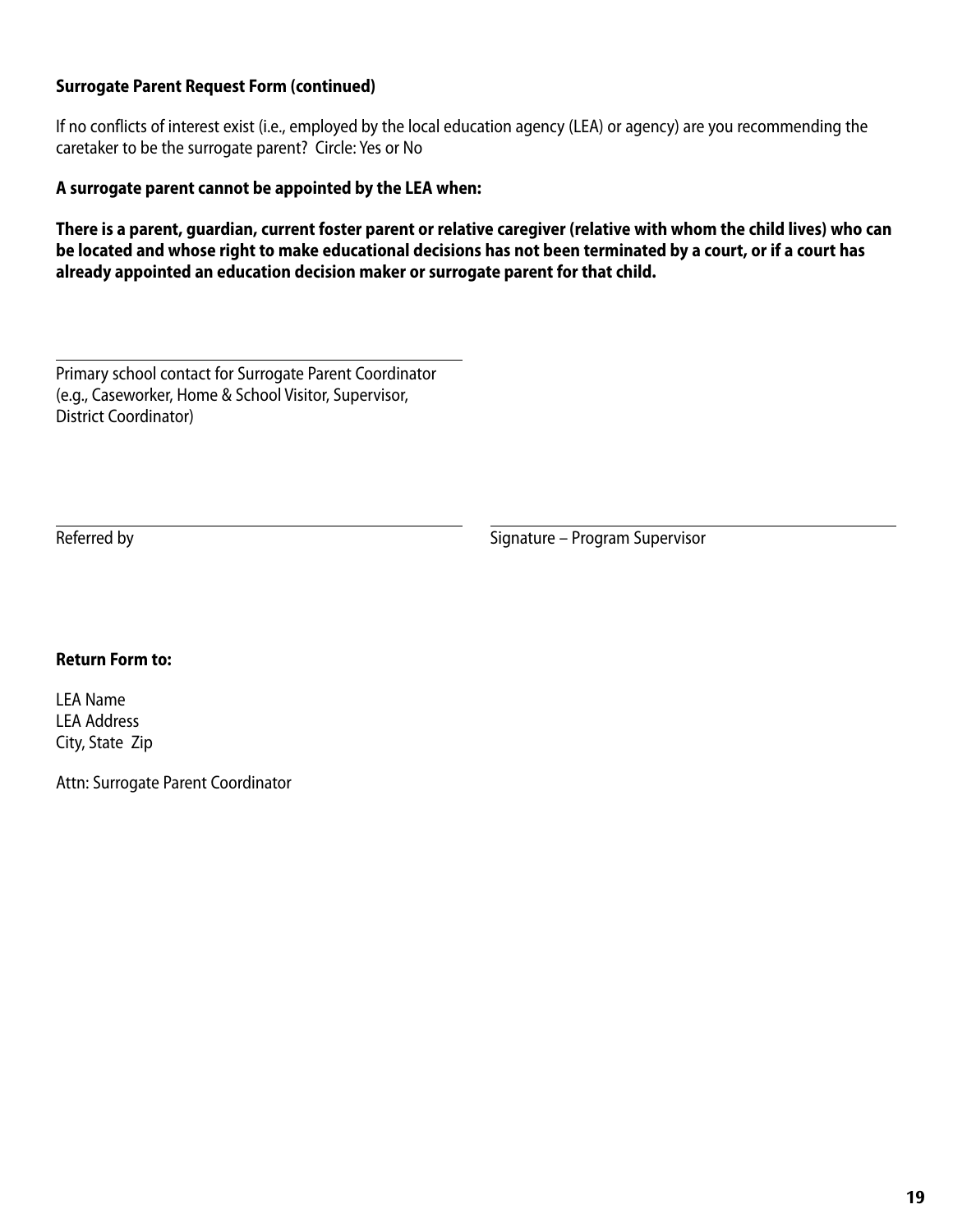## **Agreement to Serve as a Surrogate Parent**

(Date)

(Surrogate Parent Name) (Surrogate Parent Address) (City, State, Zip Code)

Dear (Surrogate Parent's Name):

You are invited to serve as surrogate parent for (Student Name).

As a surrogate parent, you will be expected to participate in training; request and participate in all applicable meetings relating to the provision of special education services and placement of the child, including IEP meetings, evaluation reviews, manifestation determination reviews, etc.; ensure that the child receives a free appropriate public education in the least restrictive environment; respond promptly to school requests; communicate with the school and student on an ongoing basis; and, assert the student's rights to due process when appropriate.

The Surrogate Parent Coordinator, (Coordinator's Name), is available to assist you in understanding your responsibilities and can be reached at (Coordinator Phone Number). Please return this form, the Application to Serve as a Surrogate Parent form, and the Personal Assurance Statement in the enclosed self-addressed stamped envelope.

Sincerely,

(Coordinator Name) **Coordinator** Surrogate Parent Program

– – – – – – – – – – – – – – – – – – – – – – – – – – – – – – – – – – – – – – – – – – – – – – – – – – – – –

**Response**

Please check one, sign, and return to the Intermediate Unit

**I do agree to serve as a surrogate parent.** 

I do not wish to serve as a surrogate parent at this time.

Signature Date **Date**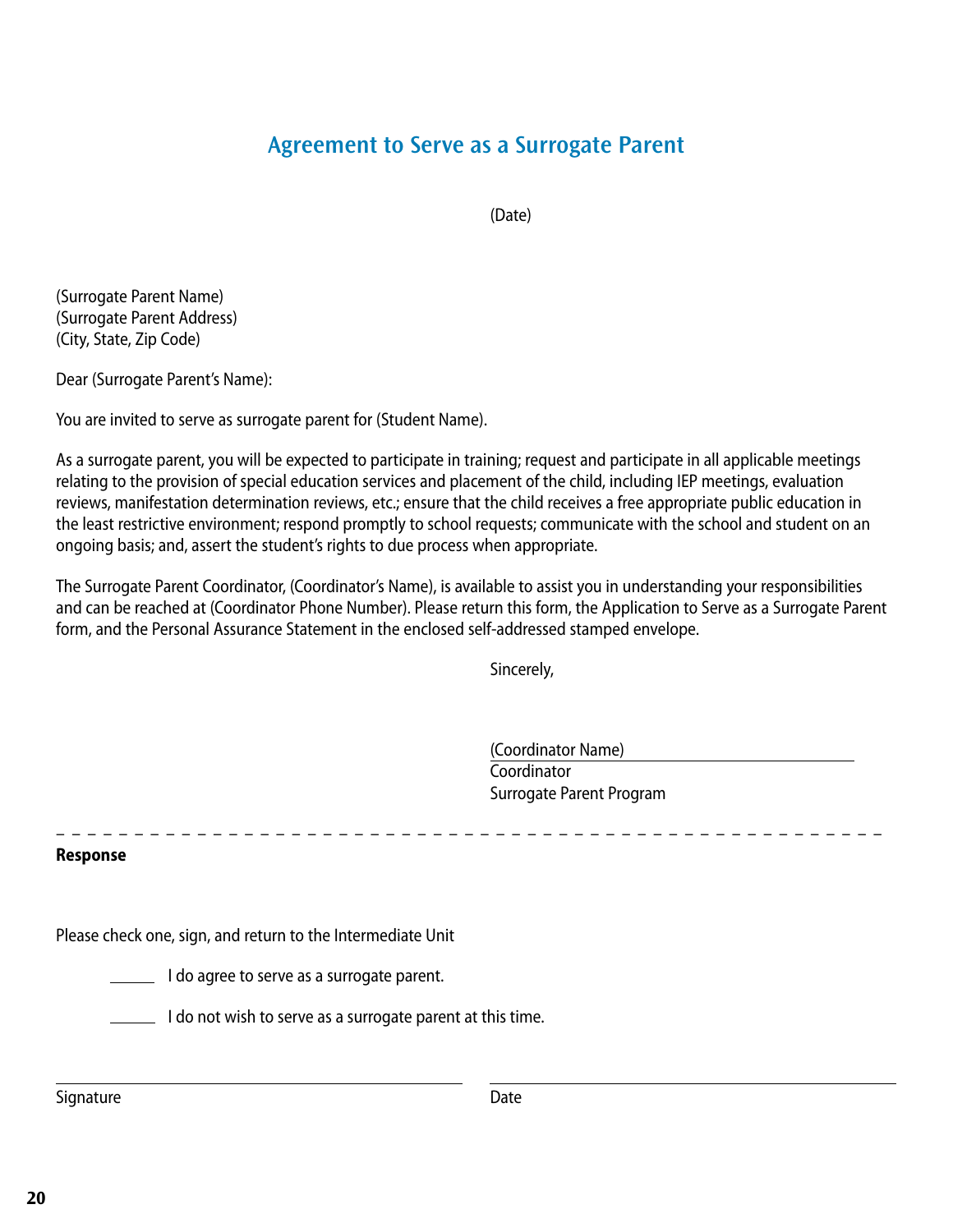## **Application to Serve as a Surrogate Parent**

| Date: <u>___________________________</u>    |                                                                                                                                                                                              |                   |                                                      |                           |
|---------------------------------------------|----------------------------------------------------------------------------------------------------------------------------------------------------------------------------------------------|-------------------|------------------------------------------------------|---------------------------|
| Last Name                                   |                                                                                                                                                                                              | <b>First Name</b> |                                                      |                           |
| <b>Street</b>                               | City                                                                                                                                                                                         | <b>State</b>      | Zip Code                                             | <b>Telephone Number</b>   |
| Date of Birth                               | Occupation                                                                                                                                                                                   |                   |                                                      |                           |
| Place of Employment, if different from home |                                                                                                                                                                                              |                   |                                                      |                           |
| <b>Employment Address</b>                   |                                                                                                                                                                                              |                   |                                                      | <b>Business Telephone</b> |
| Children, if any, and ages                  |                                                                                                                                                                                              |                   |                                                      |                           |
| Education (highest level attained)          |                                                                                                                                                                                              |                   |                                                      |                           |
|                                             | Do you have a child with a disability in your family?                                                                                                                                        | Nes               | $\frac{1}{\sqrt{1-\frac{1}{2}}}\sqrt{1-\frac{1}{2}}$ |                           |
|                                             | Have you ever had any involvement with a child with a disability? _______ Yes                                                                                                                |                   | No                                                   |                           |
|                                             |                                                                                                                                                                                              |                   |                                                      |                           |
| surrogate parent.                           | List and/or explain any activities or experiences that you have had that you feel would enhance your ability to serve as a<br><u> 1980 - Jan Stein Stein, Amerikaansk politiker († 1918)</u> |                   |                                                      |                           |
|                                             |                                                                                                                                                                                              |                   |                                                      |                           |
|                                             | ,我们也不能在这里的时候,我们也不能在这里的时候,我们也不能会在这里,我们也不能会在这里的时候,我们也不能会在这里的时候,我们也不能会在这里的时候,我们也不能会<br>Are you applying to be a surrogate parent only for a particular child? ______Yes _____________No         |                   |                                                      |                           |
|                                             | If yes, please state the child's name and your relationship to the child. [18] [19] [19] [19] [19] [19] [19] [                                                                               |                   |                                                      |                           |
|                                             | If you become a surrogate parent, would you be willing to commit yourself to a period of at least one year?                                                                                  |                   |                                                      |                           |

No No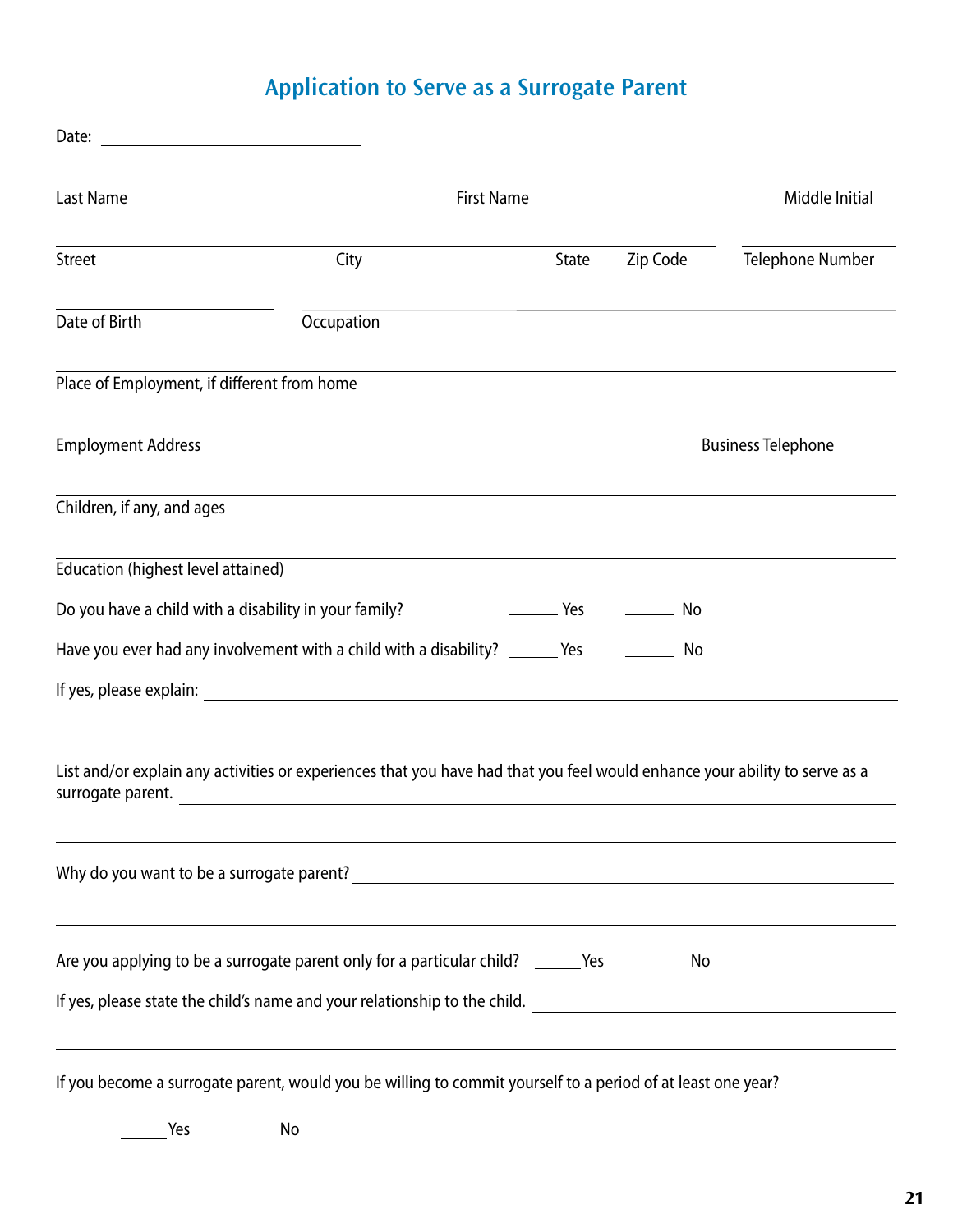### **Application to Serve as a Surrogate Parent (continued)**

List two references, at least one who is not a relative, who have first-hand knowledge of your character, personality, interests, etc:

| Name    | Relationship or Occupation |                     |
|---------|----------------------------|---------------------|
| Address |                            | <b>Phone Number</b> |
| Name    | Relationship or Occupation |                     |
| Address |                            | <b>Phone Number</b> |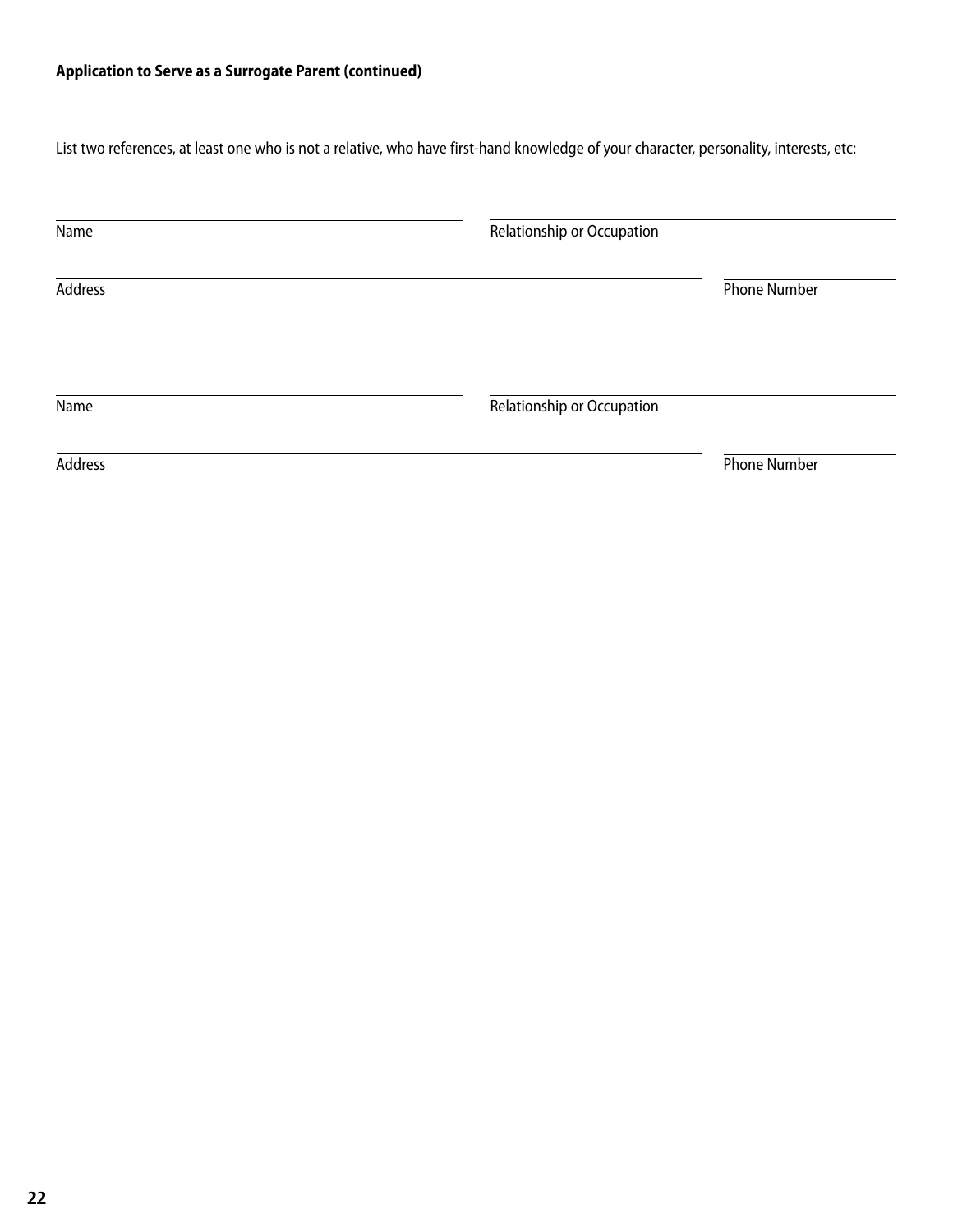## **Personal Assurance Statement**

I hereby affirm that:

- 1. I am a person of good character;
- 2. I am at least 18 years of age;
- 3. I possess reasonable abilities to make decisions regarding a student's educational needs;
- 4. I am committed to acquainting myself with a student's educational needs, the student's rights under the Individuals with Disabilities Education Act, and the Pennsylvania educational system;
- 5. I am committed to advocating a free appropriate public education for the child in the least restrictive environment and agree to fulfill the responsibilities listed below;
- 6. I have no vested interest that would conflict with the interests of the student;
- 7. I am not an employee of any agency responsible for the education or care of the child; and,
- 8. I live within geographic proximity to the student, which will enable me to discharge my obligations as a surrogate parent.

RESPONSIBILITIES OF SURROGATE PARENT (initial indicating your understanding that each of the following is a component of your role as a surrogate parent):

- Participate in the surrogate training session(s)
- Request and participate in all applicable meetings relating to the provision of services and educational placement of the child (including individualized education program (IEP) meetings, evaluation reviews and manifestation determinations, etc.)
- Approve or disapprove of the student's IEP
- **Engage in ongoing communication, verbally** or in writing with the student, the student's teacher and the student's school
- **Assert student's rights to due process and** to compliance with the IEP as appropriate
- **Contact the surrogate parent trainer if** further assistance is required or if I no longer wish to assume the educational responsibility for the child
- Ensure the child receives a free appropriate public education in the least restrictive environment

**Signature** 

Return completed form to (Coordinator's Name), Surrogate Parent Coordinator.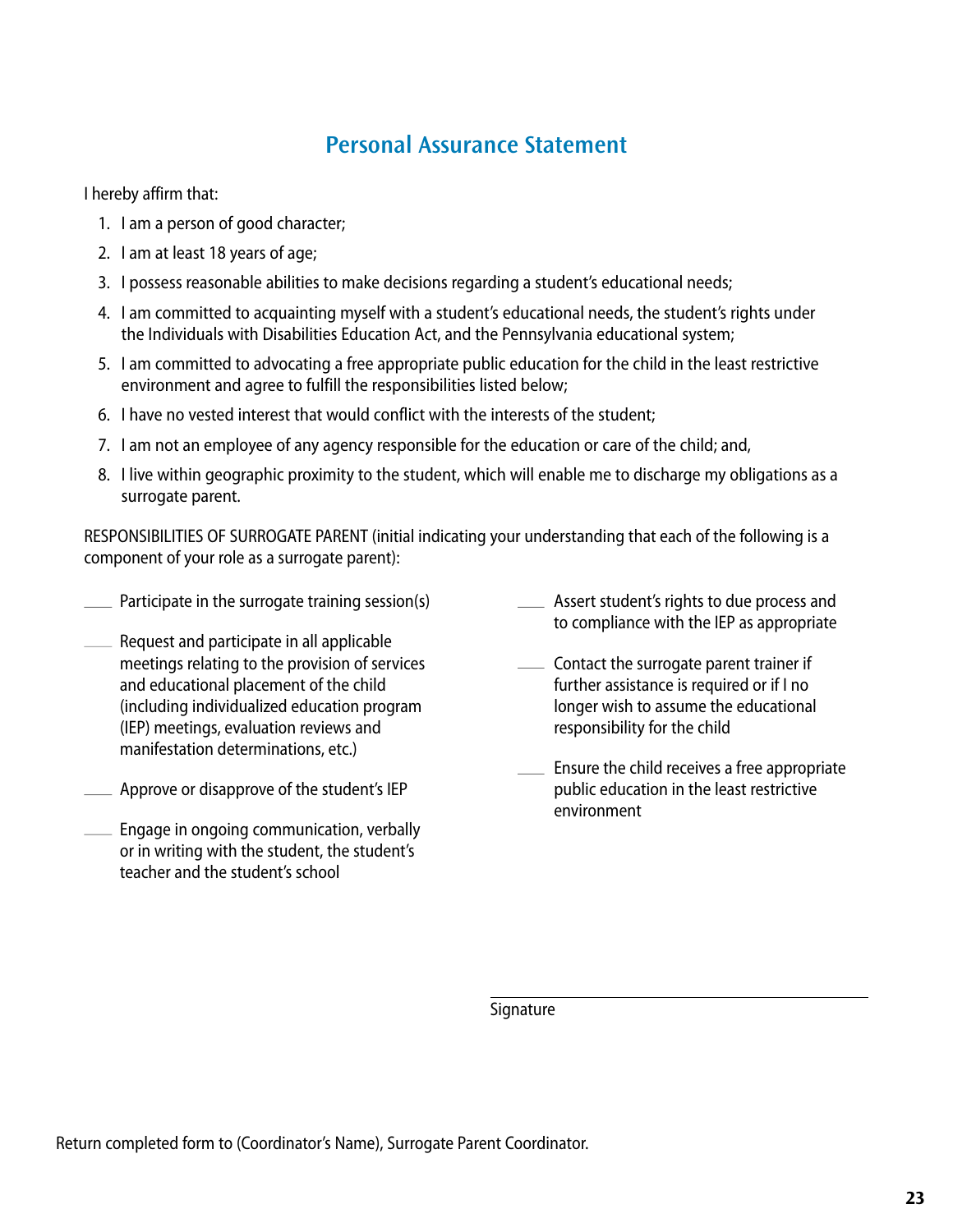## **Notification of Assignment as Surrogate Parent**

(Date)

(Surrogate Parent Name) (Surrogate Parent Address) (City, State, Zip Code)

Dear (Surrogate Parent's Name):

You have been assigned to serve as surrogate parent for (Student Name). This assignment will be reviewed annually. Kindly retain a copy of this letter in the event that you require proof of your assignment as surrogate parent for (Student Name).

The Surrogate Parent Coordinator, (Coordinator Name), is always available to discuss your assignment. Questions regarding your new role can be answered by calling (Coordinator Phone Number).

We are sincerely grateful for your willingness to assist in the educational process.

Sincerely,

(Coordinator Name) **Coordinator** Surrogate Parent Program

cc: District Superintendent/ Charter School Chief Executive Officer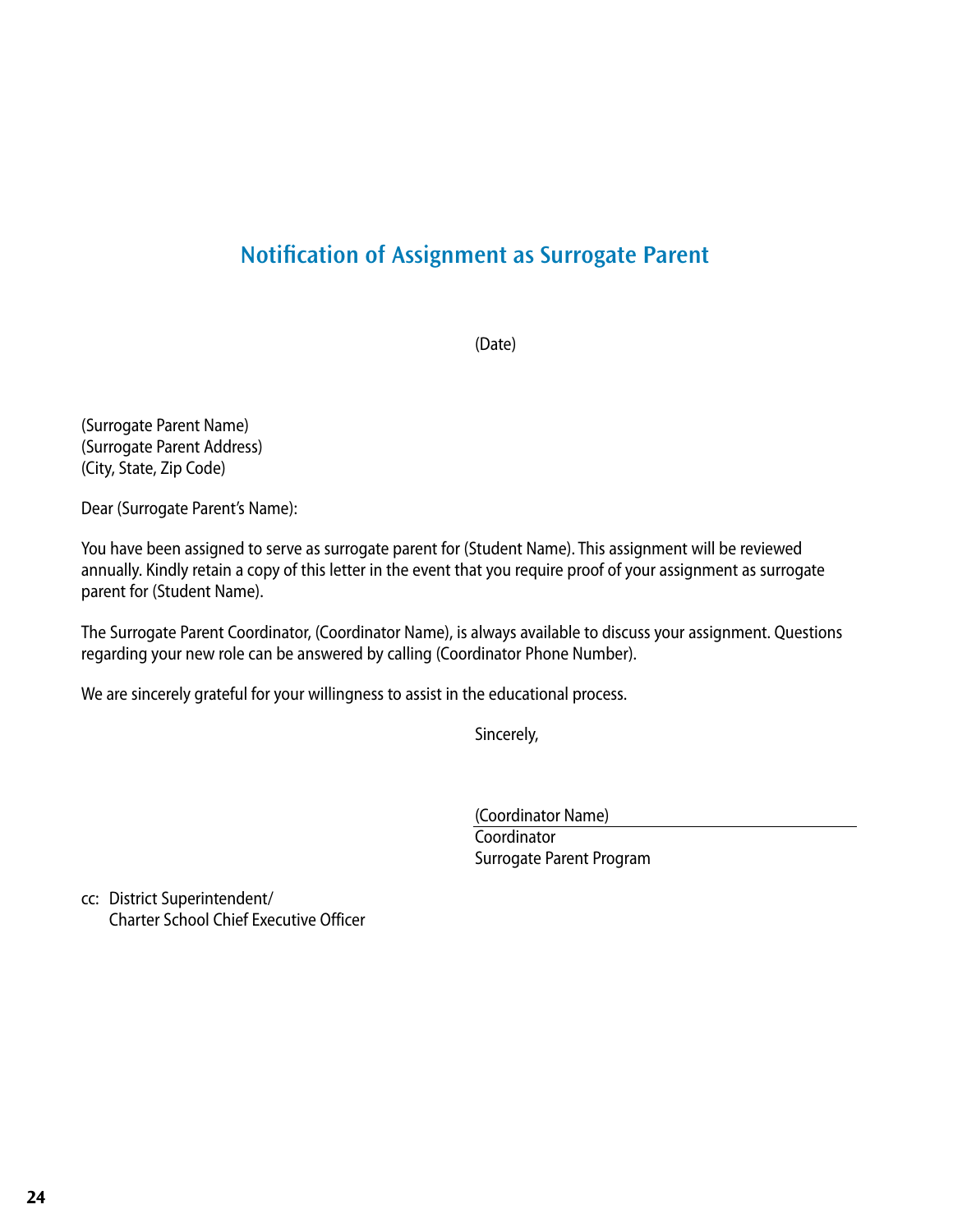## **20 U.S.C. § 1401 Definitions**

Except as otherwise provided, in this chapter:

### (23) **Parent**

The term "parent" means—

- (A) a natural, adoptive, or foster parent of a child (unless a foster parent is prohibited by State law from serving as a parent);
- (B) a guardian (but not the State if the child is a ward of the State);
- (C) an individual acting in the place of a natural or adoptive parent (including a grandparent, stepparent, or other relative) with whom the child lives, or an individual who is legally responsible for the child's welfare; or
- (D) except as used in sections 1415 (b)(2) and 1439 (a)(5) of this title, an individual assigned under either of those sections to be a surrogate parent.

## **34 CFR § 300.30 Parent**

### (a) *Parent* **means**—

(1) A biological or adoptive parent of a child;

(2) A foster parent, unless State law, regulations, or contractual obligations with a State or local entity prohibit a foster parent from acting as a parent;

(3) A guardian generally authorized to act as the child's parent, or authorized to make educational decisions for the child (but not the State if the child is a ward of the State);

(4) An individual acting in the place of a biological or adoptive parent (including a grandparent, stepparent, or other relative) with whom the child lives, or an individual who is legally responsible for the child's welfare; or

(5) A surrogate parent who has been appointed in accordance with § 300.519 or section 639(a) (5) of the Act.

(b) (1) Except as provided in paragraph (b) (2) of this section, the biological or adoptive parent, when attempting to act as the parent under this part and when more than one party is qualified under paragraph (a) of this section to act as a parent, must be presumed to be the parent for purposes of this section unless the biological or adoptive parent does not have legal authority to make educational decisions for the child.

(2) If a judicial decree or order identifies a specific person or persons under paragraphs (a)(1) through (4) of this section to act as the "parent" of a child or to make educational decisions on behalf of a child, then such person or persons shall be determined to be the "parent" for purposes of this section.

## **20 USC § 1415 Procedural safeguards**

### (b) *Types of procedures*

The procedures required by this section shall include the following:

(2) (A) Procedures to protect the rights of the child whenever the parents of the child are not known, the agency cannot, after reasonable efforts, locate the parents, or the child is a ward of the State, including the assignment of an individual to act as a surrogate for the parents, which surrogate shall not be an employee of the State educational agency, the local educational agency, or any other agency that is involved in the education or care of the child. In the case of—

(i) a child who is a ward of the State, such surrogate may alternatively be appointed by the judge overseeing the child's care provided that the surrogate meets the requirements of this paragraph; and

(ii) an unaccompanied homeless youth as defined in … 42 U.S.C. § 11434a (6) , … the local educational agency shall appoint a surrogate in accordance with this paragraph.

(B) The State shall make reasonable efforts to ensure the assignment of a surrogate not more than 30 days after there is a determination by the agency that the child needs a surrogate.

## **34 CFR § 300.519 Surrogate parents**

#### (a) *General*. *Each public agency must ensure that the rights of a child are protected when—*

(1) No parent (as defined in § 300.30) can be identified;

(2) The public agency, after reasonable efforts, cannot locate a parent;

(3) The child is a ward of the State under the laws of that State; or

(4) The child is an unaccompanied homeless youth as defined in section 725(6) of the McKinney-Vento Homeless Assistance Act (42 U.S.C. 11434a(6).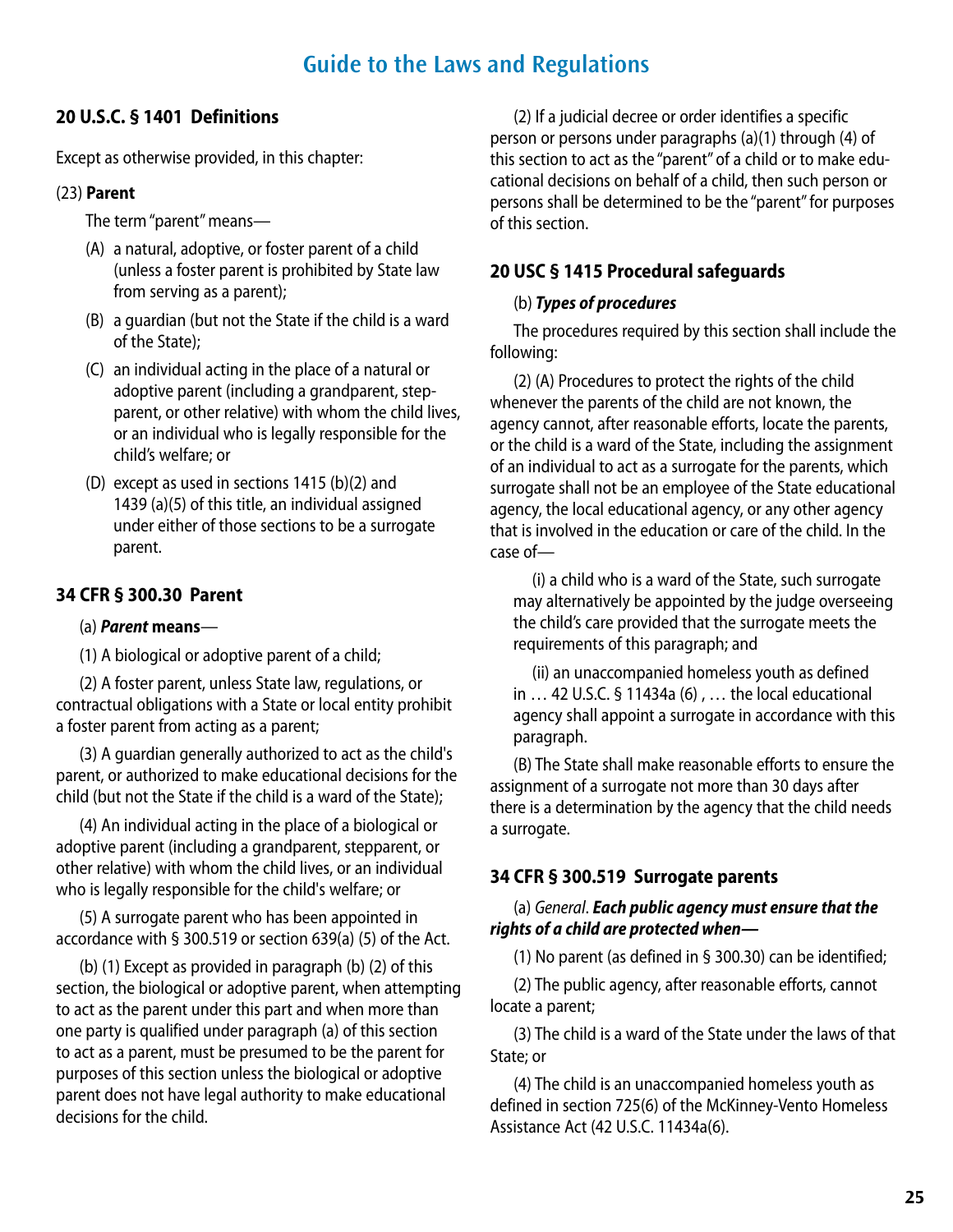b) *Duties of public agency*. The duties of a public agency under paragraph (a) of this section include the assignment of an individual to act as a surrogate for the parents. This must include a method—

(1) For determining whether a child needs a surrogate parent; and

(2) For assigning a surrogate parent to the child.

(c) *Wards of the State*. In the case of a child who is a ward of the State, the surrogate parent alternatively may be appointed by the judge overseeing the child's case, provided that the surrogate meets the requirements in paragraphs (d)(2)(i) and (e) of this section.

#### (d) *Criteria for selection of surrogate parents*.

(1) The public agency may select a surrogate parent in any way permitted under State law.

(2) Public agencies must ensure that a person selected as a surrogate parent—

(i) Is not an employee of the SEA, the LEA, or any other agency that is involved in the education or care of the child;

(ii) Has no personal or professional interest that conflicts with the interest of the child the surrogate parent represents; and

(iii) Has knowledge and skills that ensure adequate representation of the child.

(e) *Non-employee requirement; compensation*. A person otherwise qualified to be a surrogate parent under paragraph (d) of this section is not an employee of the agency solely because he or she is paid by the agency to serve as a surrogate parent.

(f) *Unaccompanied homeless youth*. In the case of a child who is an unaccompanied homeless youth, appropriate staff of emergency shelters, transitional shelters, independent living programs, and street outreach programs may be appointed as temporary surrogate parents without regard to paragraph (d) (2) (i) of this section, until a surrogate parent can be appointed that meets all of the requirements of paragraph (d) of this section.

(g) *Surrogate parent responsibilities*. The surrogate parent may represent the child in all matters relating to—

(1) The identification, evaluation, and educational placement of the child; and

(2) The provision of FAPE to the child.

(h) *SEA responsibility*. The SEA must make reasonable efforts to ensure the assignment of a surrogate parent not more than 30 days after a public agency determines that the child needs a surrogate parent.

#### **34 CFR § 300.33 Public agency**

Public agency includes the SEA, LEAs, ESAs, nonprofit public charter schools that are not otherwise included as LEAs or ESAs and are not a school of an LEA or ESA, and any other political subdivisions of the State that are responsible for providing education to children with disabilities.

### **34 CFR § 300.45 Ward of the State**

(a) General. Subject to paragraph (b) of this section, ward of the State means a child who, as determined by the State where the child resides, is—

(1) A foster child;

(2) A ward of the State; or

(3) In the custody of a public child welfare agency.

(b) Exception. Ward of the State does not include a foster child who has a foster parent who meets the definition of a parent in § 300.30.

#### **34 CFR § 300.111 Child find**

(a) General. (1) The State must have in effect policies and procedures to ensure that—

(i) All children with disabilities residing in the State, including children with disabilities who are homeless children or are wards of the State, and children with disabilities attending private schools, regardless of the severity of their disability, and who are in need of special education and related services, are identified, located, and evaluated; and

(ii) A practical method is developed and implemented to determine which children are currently receiving needed special education and related services.

(c) Other children in child find. Child find also must include—

(1) Children who are suspected of being a child with a disability under § 300.8 and in need of special education, even though they are advancing from grade to grade; and

(2) Highly mobile children, including migrant children.

(d) Construction. Nothing in the Act requires that children be classified by their disability so long as each child who has a disability that is listed in § 300.8 and who, by reason of that disability, needs special education and related services is regarded as a child with a disability under Part B of the Act.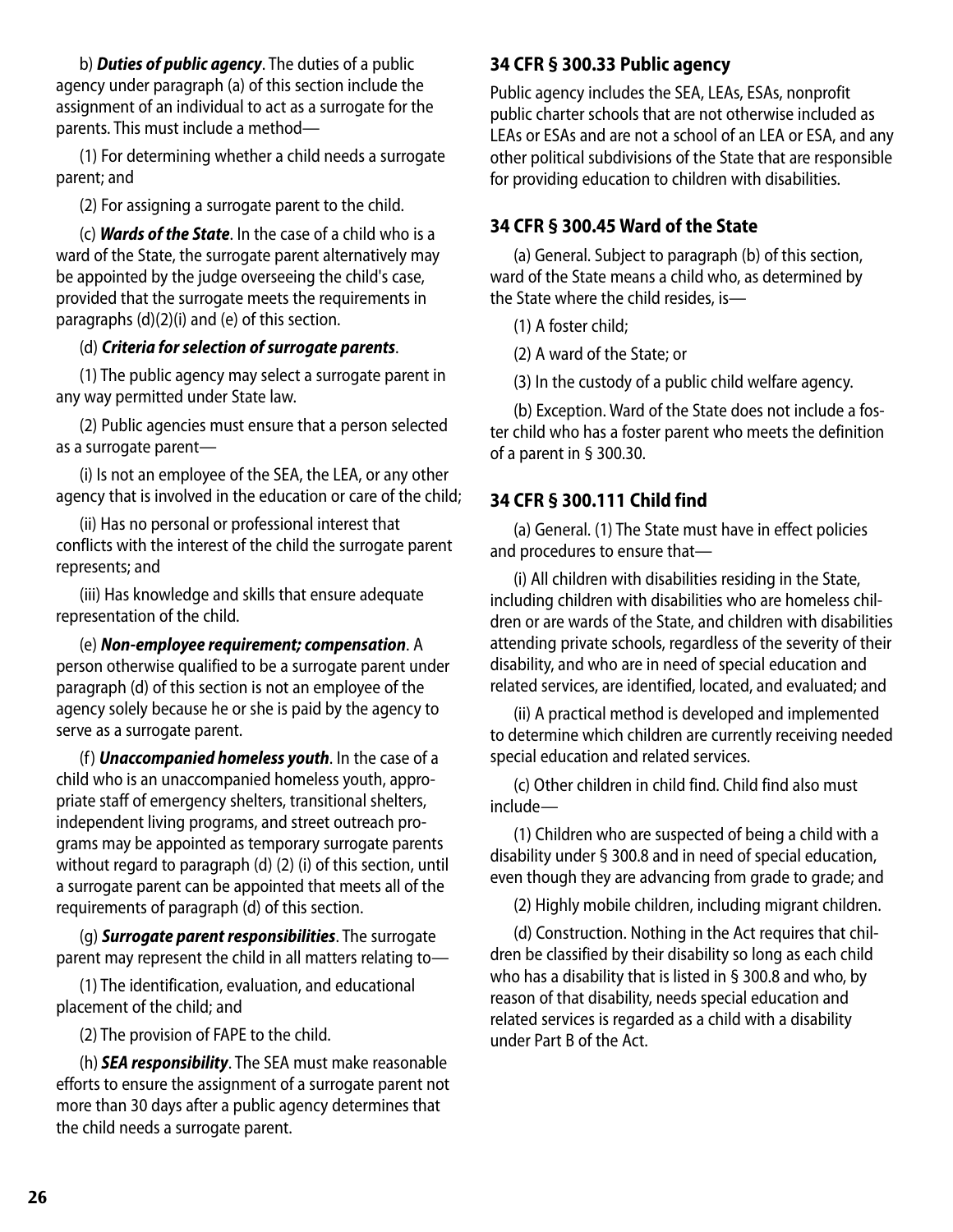## **20 USC § 1412 State eligibility**

#### (a) In general

A State is eligible for assistance under this part for a fiscal year if the State submits a plan that provides assurances to the Secretary that the State has in effect policies and procedures to ensure that the State meets each of the following conditions—

#### (3) *Child find*

#### (A) In general

All children with disabilities residing in the State, including children with disabilities who are homeless children or are wards of the State and children with disabilities attending private schools, regardless of the severity of their disabilities, and who are in need of special education and related services, are identified, located, and evaluated and a practical method is developed and implemented to determine which children with disabilities are currently receiving needed special education and related services.

#### (11) *State educational agency responsible for general supervision*

(A) In general

The State educational agency is responsible for ensuring that—

(i) the requirements of this part are met;

(ii) all educational programs for children with disabilities in the State, including all such programs administered by any other State agency or local agency—

(I) are under the general supervision of individuals in the State who are responsible for educational programs for children with disabilities; and

(II) meet the educational standards of the State educational agency; and

(iii) in carrying out this subchapter with respect to homeless children, the requirements of subtitle B of title VII of the McKinney-Vento Homeless Assistance Act (42 U.S.C. 11431 et seq.) are met.

(B) Limitation

Subparagraph (A) shall not limit the responsibility of agencies in the State other than the State educational agency to provide, or pay for some or all of the costs of, a free appropriate public education for any child with a disability in the State.

#### **42 USC § 11434A McKinney-Vento Homeless Assistance Act, Education for Homeless Children and Youths – Definitions**

### (2) *The term "homeless children and youths"—*

(A) means individuals who lack a fixed, regular, and adequate nighttime residence (within the meaning of section 11302 (a)(1) of this title); and

(B) includes—

(i) children and youths who are sharing the housing of other persons due to loss of housing, economic hardship, or a similar reason; are living in motels, hotels, trailer parks, or camping grounds due to the lack of alternative adequate accommodations; are living in emergency or transitional shelters; are abandoned in hospitals; or, are awaiting foster care placement;

(ii) children and youths who have a primary nighttime residence that is a public or private place not designed for or ordinarily used as a regular sleeping accommodation for human beings (within the meaning of section 11302 (a) $(2)(C)$  of this title);

(iii) children and youths who are living in cars, parks, public spaces, abandoned buildings, substandard housing, bus or train stations, or similar settings; and,

(iv) migratory children (as such term is defined in section 6399 of title 20) who qualify as homeless for the purposes of this part because the children are living in circumstances described in clauses (i) through (iii).

#### (6) *The term "unaccompanied youth" includes a youth not in the physical custody of a parent or guardian.*

#### **24 P.S. §13-1306 Nonresident Students in Institutions**

School age children are sometimes placed in residential programs for reasons not related to the child's educational needs. This may occur, for example, under the auspices of a county mental retardation program, mental health program, children and youth agency, or through a local court. The PA Public School Code considers these residential programs for the "care or training" of the children and youth who reside in "children's institutions." The educational rights of students who are residing in a "children's institution" whose parents are not residents of the school district in which the institution is located are set out in School Code (24 P.S. §13-1306), and the students are referred to in BEC 24 P.S. §13-1306) as "§1306" students. Children's institutions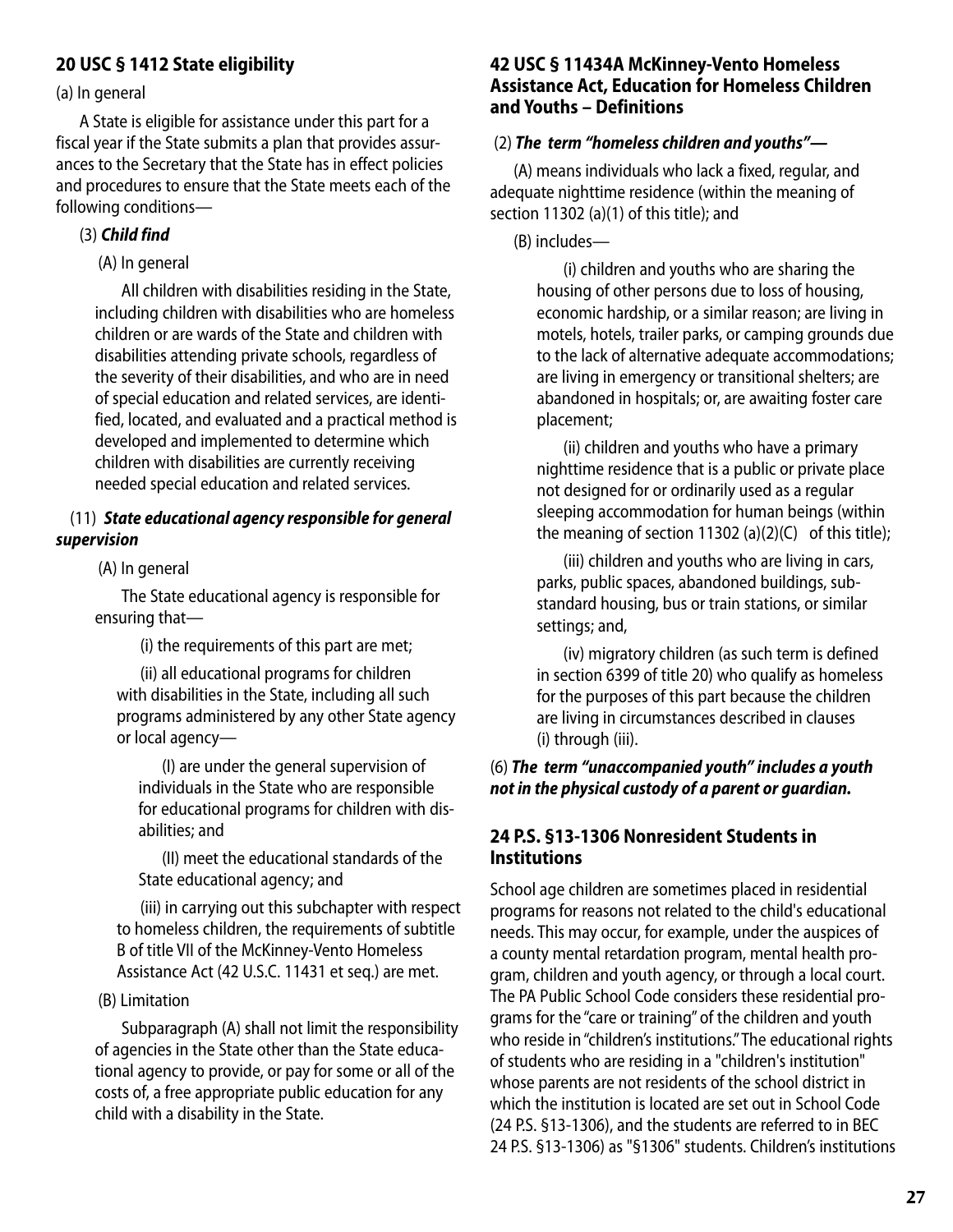include, among other residential settings, residential treatment facilities, licensed shelters, group homes, drug and alcohol treatment centers, and detention homes. (22 PA Code §11.18)

This means that, when a "noneducational" placement is made, such placement is presumed to determine where the child lives, and where the child may receive noneducational services, but this residential placement is not presumed to determine where the child will be educated. Rather, the presumption is that the student will receive his or her education in a regular public school unless the parents/guardians and appropriate public officials determine that such an educational placement is unwise for the child or improper. In the case of children with a disability, this determination is made through the special education system's Individualized Education Program (IEP) process, or through a Service Agreement, unless a court order explicitly prescribes how educational services are to be provided.

Under Section 1306 of the Pennsylvania School Code, the host school district (the school district where the children's institution is physically located) is required to allow a nonresident student in a children's institution to attend the public schools of the host school district until the student receives a diploma or completes the school term in which the student turns 21. The host district is responsible for providing the educational program for students, including students with disabilities who are placed in that facility, and for ensuring the provision of a "free appropriate public education" for eligible children with Individualized Education Programs (IEPs) in accordance with the Individuals with Disabilities Education Act (IDEA) and for "qualified handicapped students" with Service Agreements in accordance with § 504 of the Rehabilitation Act of 1973 and 22 PA Code Chapter 15.